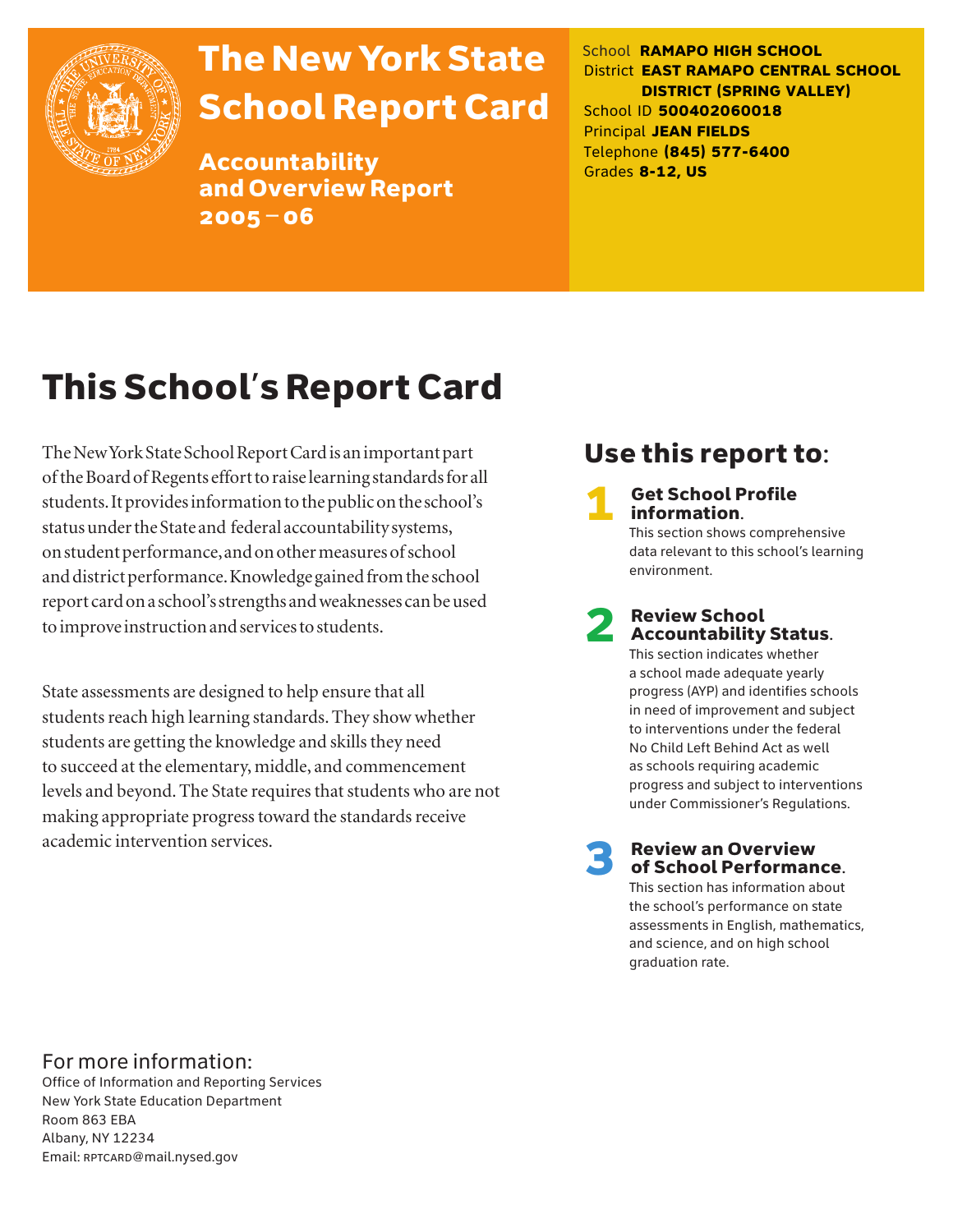# School Profile

This section shows comprehensive data relevant to this school's learning environment, including information about enrollment, average class size, and teacher qualifications.

# Enrollment

|                            | $2003 - 04$ | $2004 - 05$ | 2005-06     |
|----------------------------|-------------|-------------|-------------|
| Pre-K                      | 0           | $\Omega$    | 0           |
| Kindergarten               | 0           | $\mathbf 0$ | 0           |
| Grade 1                    | 0           | 0           | 0           |
| Grade 2                    | 0           | 0           | 0           |
| Grade 3                    | 0           | 0           | 0           |
| Grade 4                    | 0           | 0           | 0           |
| Grade 5                    | 0           | 0           | 0           |
| Grade 6                    | 0           | 0           | 0           |
| <b>Ungraded Elementary</b> | 0           | 0           | 0           |
| Grade 7                    | 0           | $\mathbf 0$ | $\mathbf 0$ |
| Grade 8                    | 0           | $\mathbf 0$ | 5           |
| Grade 9                    | 469         | 573         | 504         |
| Grade 10                   | 458         | 421         | 456         |
| Grade 11                   | 439         | 438         | 395         |
| Grade 12                   | 392         | 274         | 289         |
| <b>Ungraded Secondary</b>  | 29          | 12          | 10          |
| Total K-12                 | 1787        | 1718        | 1659        |

## Enrollment Information

*Enrollment* counts are as of Basic Educational Data System (BEDS) day, which is typically the first Wednesday of October of the school year. Students who attend BOCES programs on a part-time basis are included in a school's enrollment. Students who attend BOCES on a full-time basis or who are placed full time by the district in an out-of-district placement are not included in a school's enrollment. Students classified by schools as "pre-first" are included in first grade counts.

## Average Class Size

|                      | $2003 - 04$ | $2004 - 05$ | $2005 - 06$ |
|----------------------|-------------|-------------|-------------|
| <b>Common Branch</b> | 10          |             |             |
| Grade 8              |             |             |             |
| English              |             |             |             |
| <b>Mathematics</b>   |             |             |             |
| Science              |             |             |             |
| Social Studies       |             |             |             |
| Grade 10             |             |             |             |
| English              | 22          | 19          | 21          |
| <b>Mathematics</b>   | 22          | 20          | 21          |
| Science              | 20          | 24          | 22          |
| Social Studies       | 22          | 23          | 21          |

## Average Class Size Information

*Average Class Size* is the total registration in specified classes divided by the number of those classes with registration. *Common Branch* refers to self-contained classes in Grades 1–6.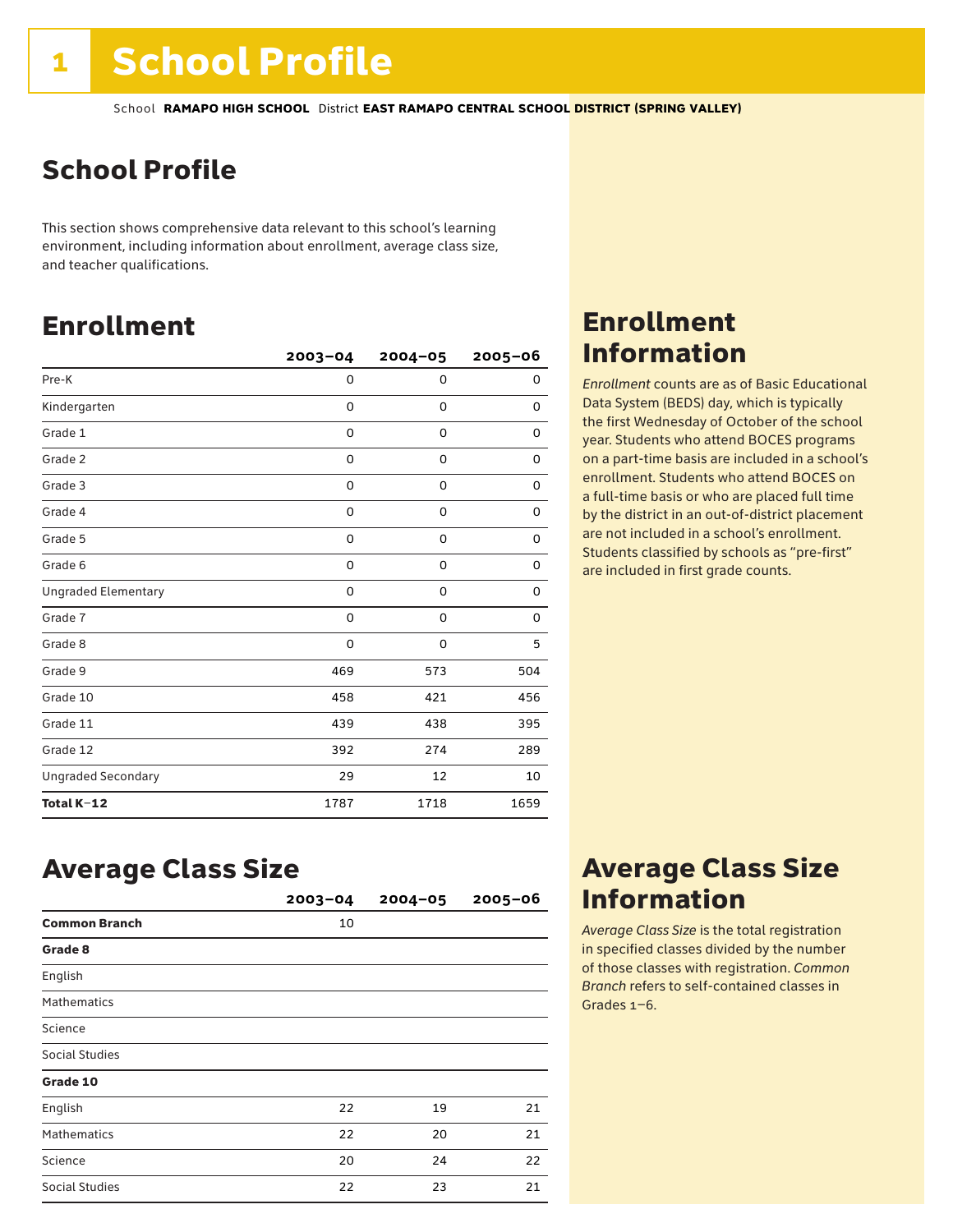# Demographic Factors

|                                                    | $2003 - 04$ |     |      | $2004 - 05$ |      | 2005-06 |
|----------------------------------------------------|-------------|-----|------|-------------|------|---------|
|                                                    | #           | %   | #    | %           | #    | %       |
| Eligible for Free Lunch                            | 445         | 25% | 547  | 32%         | 650  | 39%     |
| Reduced-Price Lunch                                | 137         | 8%  | 206  | 12%         | 226  | 14%     |
| Student Stability*                                 |             | 97% |      | 98%         |      | 100%    |
| Limited English Proficient                         | 155         | 9%  | 223  | 13%         | 143  | 9%      |
| <b>Racial/Ethnic Origin</b>                        |             |     |      |             |      |         |
| American Indian or Alaska Native                   | 3           | 0%  | 0    | 0%          | 1    | 0%      |
| <b>Black or African American</b>                   | 1124        | 63% | 1096 | 64%         | 1059 | 64%     |
| Hispanic or Latino                                 | 183         | 10% | 189  | 11%         | 236  | 14%     |
| Asian or Native<br>Hawaiian/Other Pacific Islander | 214         | 12% | 198  | 12%         | 175  | 11%     |
| White                                              | 263         | 15% | 235  | 14%         | 188  | 11%     |

 \* Not available at the district level.

## Attendance and Suspensions

|                            |     | $2002 - 03$ |     | $2003 - 04$   |     | $2004 - 05$   |
|----------------------------|-----|-------------|-----|---------------|-----|---------------|
|                            | #   | $\%$        | #   | $\frac{0}{6}$ | #   | $\frac{0}{0}$ |
| Annual Attendance Rate     |     | 97%         |     | 92%           |     | 92%           |
| <b>Student Suspensions</b> | 101 | N/A         | 143 | 8%            | 123 | 7%            |

# Demographic Factors Information

*Eligible for Free Lunch* and *Reduced*-*Price Lunch* percentages are determined by dividing the number of approved lunch applicants by the Basic Educational Data System (BEDS) enrollment in full-day Kindergarten through Grade 12. *Eligible for Free Lunch* and *Limited English Proficient* counts are used to determine *Similar Schools* groupings within a *Need*/*Resource Capacity* category. *Student Stability* is the percentage of students in the highest grade in a school who were also enrolled in that school at any time during the previous school year. (For example, if School A, which serves Grades 6–8, has 100 students enrolled in Grade 8 this year, and 92 of those 100 students were also enrolled in School A last year, the stability rate for the school is 92 percent.)

### Attendance and Suspensions Information

*Annual Attendance Rate* is determined by dividing the school's total actual attendance by the total possible attendance for a school year. A school's actual attendance is the sum of the number of students in attendance on each day the school was open during the school year. Possible attendance is the sum of the number of enrolled students who should have been in attendance on each day the school was open during the school year. *Student Suspension* rate is determined by dividing the number of students who were suspended from school (not including in-school suspensions) for one full day or longer anytime during the school year by the Basic Educational Data System (BEDS) day enrollments for that school year. A student is counted only once, regardless of whether the student was suspended one or more times during the school year.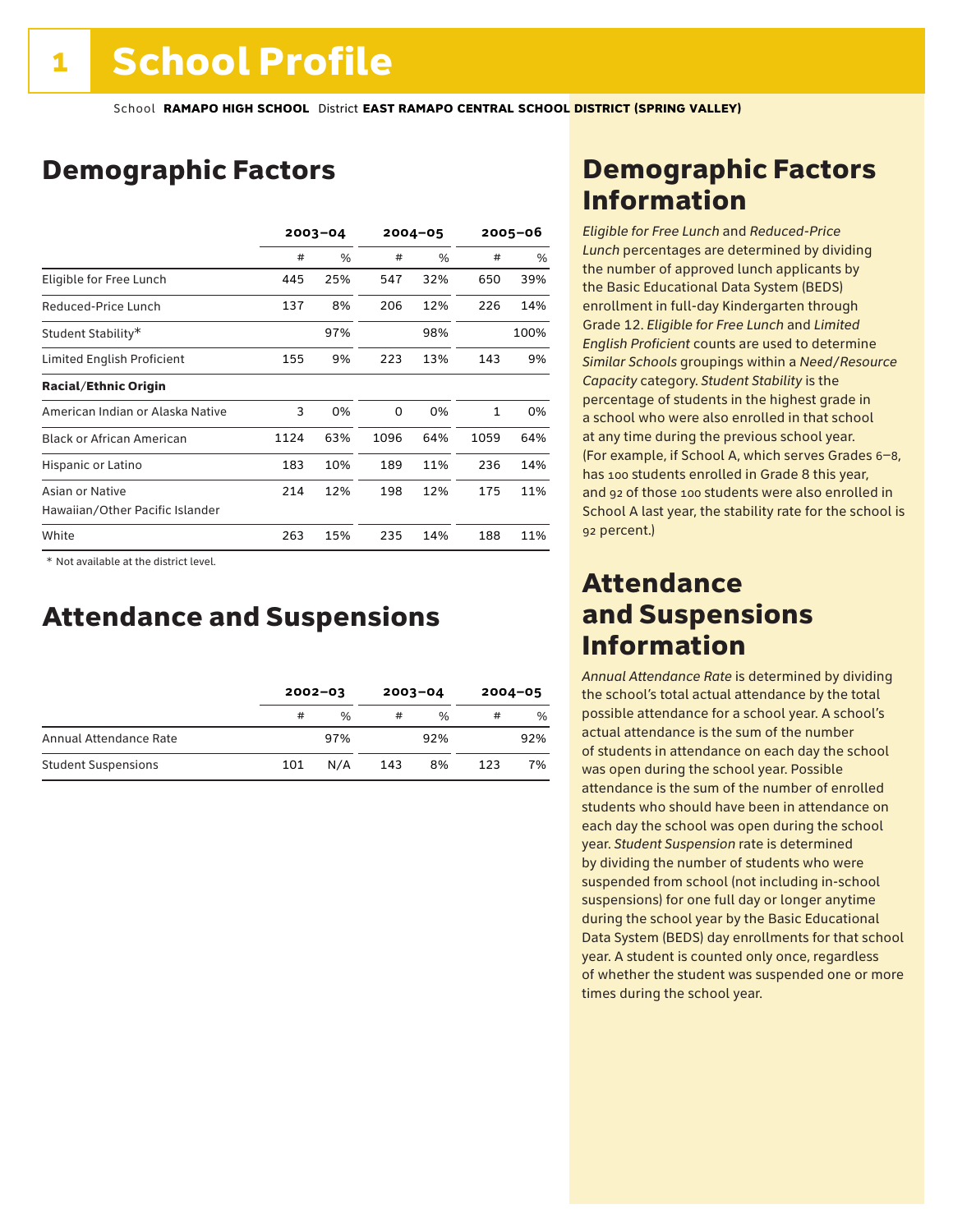# Teacher Qualifications

|                                                                                         | $2003 - 04$    | $2004 - 05$ | $2005 - 06$  |
|-----------------------------------------------------------------------------------------|----------------|-------------|--------------|
| <b>Core Classes Not Taught</b><br>by Highly Qualified Teachers                          |                |             |              |
| <b>Total Number of Core Classes</b>                                                     | 510            | 558         | 569          |
| Percent Not Taught by<br><b>Highly Qualified Teachers</b>                               | 5%             | 7%          | 5%           |
| <b>Teachers with</b><br><b>No Valid Teaching Certificate</b>                            |                |             |              |
| <b>Total Number of Teachers</b>                                                         | 5              | 4           | $\mathbf{1}$ |
| Percent with No Valid<br><b>Teaching Certificate</b>                                    | 4%             | 3%          | 1%           |
| <b>Individuals Teaching</b><br><b>Out of Certification</b>                              |                |             |              |
| Number of Teachers                                                                      | $\overline{7}$ | 10          | 9            |
| Percentage of Total                                                                     | 5%             | 7%          | 6%           |
| <b>Percent of Teachers with</b><br><b>Master's Degree Plus 30 Hours</b><br>or Doctorate | 51%            | 50%         | 50%          |

## Staff Counts

|                                       | $2003 - 04$ | $2004 - 05$ | $2005 - 06$ |
|---------------------------------------|-------------|-------------|-------------|
| <b>Total Teachers</b>                 | 141         | 145         | 138         |
| <b>Total Other Professional Staff</b> | 24          | 15          | 23          |
| Total Paraprofessionals*              | N/A         | N/A         | N/A         |
| <b>Assistant Principals</b>           | 4           |             |             |
| Principals                            |             |             |             |

\* Not available at the school level.

# Teacher Qualifications Information

To be *Highly Qualified*, a teacher must have at least a Bachelor's degree, be certified to teach in the subject area, and show subject matter competency. The number of *Individuals Teaching Out of Certification* is the number doing so more than on an incidental basis; that is, teaching for five or fewer periods per week outside certification.

## Staff Counts Information

*Other Professionals* includes administrators, guidance counselors, school nurses, psychologists, and other professionals who devote more than half of their time to non-teaching duties. Teachers who are shared between buildings within a district are reported on the district report only.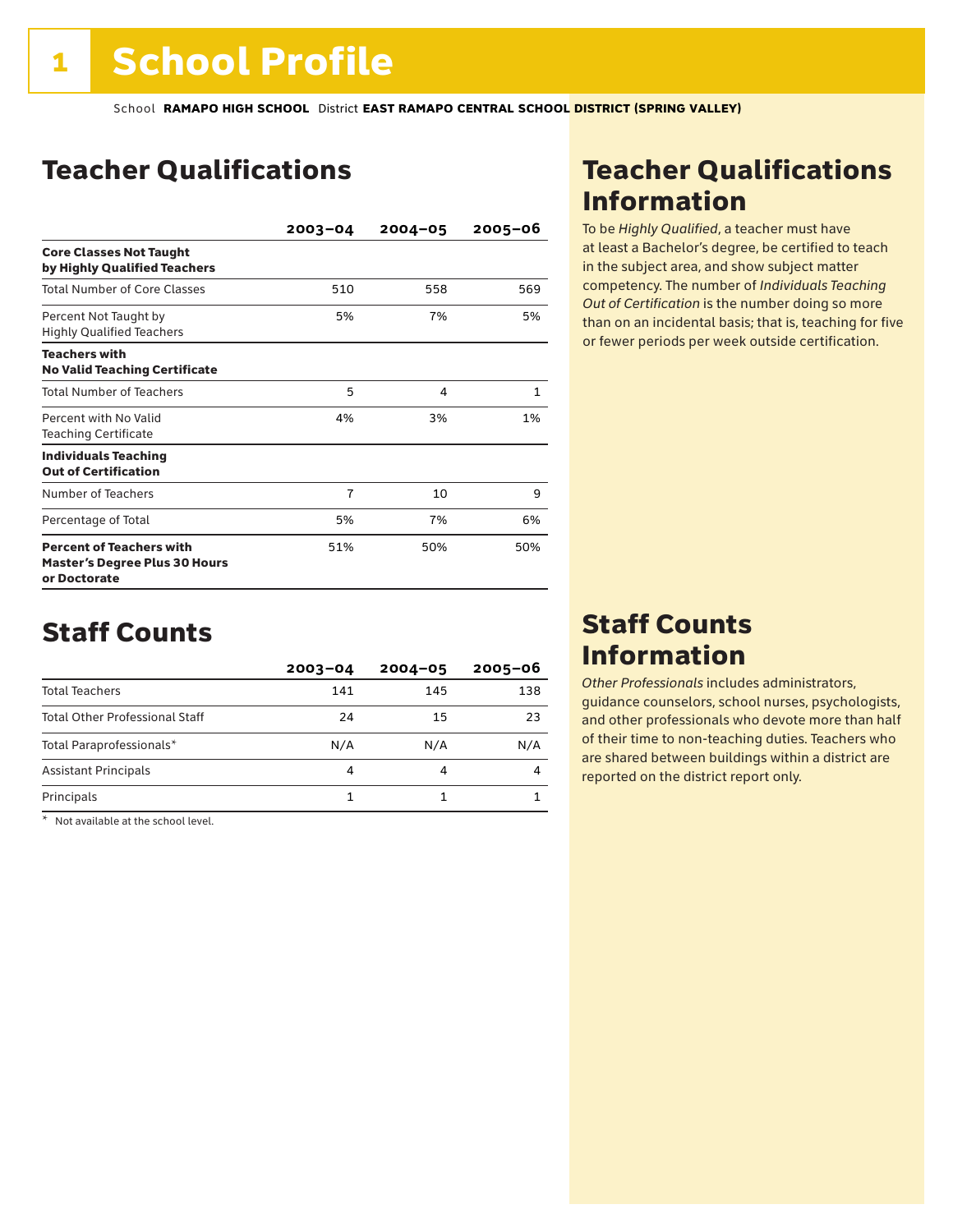# Understanding How Accountability Works in New York State

The federal No Child Left Behind (NCLB) Act requires that states develop and report on measures of student proficiency in 1) English language arts (ELA), in 2) mathematics, and on 3) a third indicator. In New York State in 2005–06, the third indicator is science at the elementary/middle level and graduation rate at the secondary level. Schools or districts that prove student proficiency on these measures are making Adequate Yearly Progress (AYP).



For more information about accountability in New York State, visit: www.emsc.nysed.gov/irts/accountability/home.shtml

#### 1 English Language Arts (ELA)

To make AYP in ELA, every accountability group must make AYP. For a group to make AYP, it must meet the participation *and* the performance criteria.

#### A Participation Criterion

At the elementary/middle level, 95 percent of Grades 3–8 students enrolled during the test administration period in each group with 40 or more students must be tested on the New York State Testing Program (NYSTP) in ELA or, if appropriate, the New York State English as a Second Language Achievement Test (NYSESLAT), or the New York State Alternate Assessment (NYSAA) in ELA. At the secondary level, 95 percent of seniors in 2005–06 in each accountability group with 40 or more students must have taken an English examination that meets the students' graduation requirement.

#### B Performance Criterion

At the elementary/middle level, the Performance Index (PI) of each group with 30 or more continuously enrolled tested students must equal or exceed its Effective Annual Measurable Objective (AMO) or the group must make Safe Harbor. At the secondary level, the PI of each group in the 2002 cohort with 30 or more members must equal or exceed its Effective AMO or the group must make Safe Harbor. To make Safe Harbor, the PI of the group must equal or exceed its Safe Harbor Target and the group must meet the qualification for Safe Harbor.

#### 2 Mathematics

The same criteria for making AYP in ELA apply to mathematics. At the elementary/middle level, the measures used to determine AYP are the NYSTP and the NYSAA in mathematics. At the secondary level, the measures are mathematics examinations that meet the students' graduation requirement.

#### 3 Third Indicator

In addition to English language arts and mathematics, the school must also make AYP in a third area of achievement. This means meeting the criteria in science at the elementary/middle level and the criteria in graduation rate at the secondary level.

Elementary/Middle-Level Science: To make AYP, the All Students group must meet the participation criterion *and* the performance criterion.

#### A Participation Criterion

Eighty percent of students in Grades 4 and/or 8 enrolled during the test administration period in the All Students group, if it has 40 or more students, must be tested on an accountability measure. In Grade 4, the measures are the Grade 4 elementary-level science test and the Grade 4 NYSAA in science. In Grade 8 science, the measures are the Grade 8 middle-level science test, Regents science examinations, and the Grade 8 NYSAA in science.

#### B Performance Criterion

The PI of the All Students group must equal or exceed the State Science Standard (100) or the Science Progress Target.

Qualifying for Safe Harbor in Elementary/Middle-Level ELA and Math: To qualify, the PI must equal or exceed the State Science Standard or the Science Progress Target in elementary/middle-level science for that group.

Secondary-Level Graduation Rate: For a school to make AYP in graduation rate, the percent of students in the 2001 graduation-rate cohort in the All Students group earning a high school diploma by August 31, 2005 must equal or exceed the Graduation-Rate Standard (55%) or the Graduation-Rate Progress Target.

Qualifying for Safe Harbor in Secondary-Level ELA and Math: To qualify, the percent of the 2001 graduation-rate cohort earning a local diploma by August 31, 2005 must equal or exceed the Graduation-Rate Standard (55%) or the Graduation-Rate Progress Target for that group.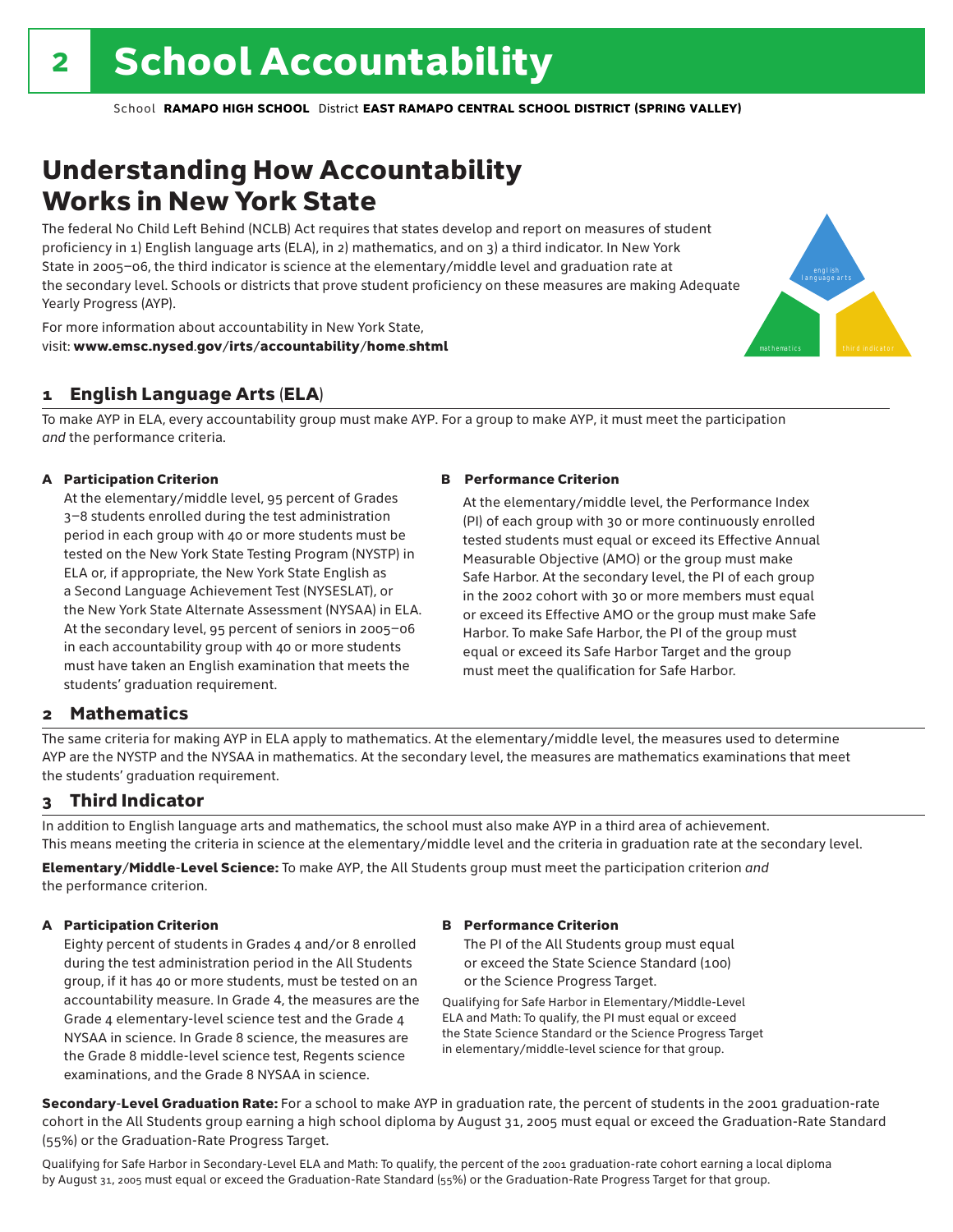# Useful Terms for Understanding Accountability

#### Accountability Cohort

The 2002 school accountability cohort consists of all students who first entered Grade 9 anywhere in the 2002–03 school year, and all ungraded students with disabilities who reached their seventeenth birthday in the 2002–03 school year, who were enrolled on October 6, 2005 and did not transfer to a diploma granting program. Students who earned a high school equivalency diploma or enrolled in an approved high school equivalency preparation program by June 30, 2006, are not included in the 2002 school accountability cohort. The 2002 district accountability cohort consists of all students in each school accountability cohort plus students who transferred within the district after BEDS day plus students who were placed outside the district by the Committee on Special Education or district administrators and who met the other requirements for cohort membership. Cohort is defined in Section 100.2 (p) (16) of the Commissioner's Regulations.

#### Adequate Yearly Progress (AYP)

Adequate Yearly Progress (AYP) indicates satisfactory progress by a district or a school toward the goal of proficiency for all students.

#### Annual Measurable Objective (AMO)

The Annual Measurable Objective (AMO) is the Performance Index (PI) value that signifies that an accountability group is making satisfactory progress toward the goal that 100 percent of students will be proficient in the State's learning standards for English language arts and mathematics by 2013–14. The secondary-level AMO will be increased as specified in  $CR100.2(p)(14)$  and will reach 200 in 2013-14. (See Effective AMO for further information.)

#### Continuously Enrolled Students

At the elementary/middle level, continuously enrolled students are those enrolled in the school or district on BEDS day (usually the first Wednesday in October) of the school year until the test administration period. At the secondary level, all students who meet the criteria for inclusion in the accountability cohort are considered to be continuously enrolled.

#### Effective Annual Measurable Objective (Effective AMO)

The Effective Annual Measurable Objective (Effective AMO) is the Performance Index (PI) value that each accountability group within a school or district is expected to achieve to make Adequate Yearly Progress (AYP). The Effective AMO is the lowest PI that an accountability group of a given size can achieve in a subject for the group's PI not to be considered significantly different from the AMO for that subject. If an accountability group's PI equals or exceeds the Effective AMO, it is considered to have made AYP. A more complete definition of Effective AMO and a table showing the PI values that each group size must equal or exceed to make AYP are available at www.emsc.nysed.gov/irts.

#### Performance Index (PI)

A Performance Index is a value from 0 to 200 that is assigned to an accountability group, indicating how that group performed on a required State test (or approved alternative) in English language arts, mathematics, or science. Student scores on the tests are converted to four performance levels, from Level 1 (indicating no proficiency) to Level 4 (indicating advanced proficiency). At the elementary/middle level, the PI is calculated using the following equation:

100 × [(Count of Continuously Enrolled Tested Students Performing at Levels 2, 3, and 4 + the Count at Levels 3 and  $4$ ) ÷ Count of All Continuously Enrolled Tested Students]

At the secondary level, the PI is calculated using the following equation:

100 × [(Count of Cohort Members Performing at Levels 2, 3, and  $4 +$  the Count at Levels 3 and  $4$ ) ÷ Count of All Cohort Members]

A list of tests used to measure student performance for accountability is available at www.emsc.nysed.gov/irts.

#### Progress Target

For accountability groups below the State Standard in science or graduation rate, the Progress Target is an alternate method for making Adequate Yearly Progress (AYP) or qualifying for Safe Harbor in English language arts and mathematics based on improvement over the previous year's performance.

#### Safe Harbor

Safe Harbor provides an alternate means to demonstrate Adequate Yearly Progress (AYP) for accountability groups that do not achieve their Effective Annual Measurable Objectives (AMOs) in English or mathematics.

#### Safe Harbor Targets

The original 2005–06 safe harbor targets were calculated using the following equation:

2005–06 PI + (200 – the 2005–06 PI) × 0.10

The resulting targets were adjusted so that their proportion of the 2005–06 AMO was the same as the original target's proportion of the 2004–05 AMO.

#### Science Progress Target

The elementary/middle-level 2005–06 Science Progress Target is calculated by adding one point to the 2004–05 PI. The 2006–07 Science Progress Target is calculated by adding one point to the 2005–06 PI. The 2006–07 target is provided for groups whose PI was below the State Science Standard in 2005–06.

#### Science Standard

The criterion value that represents a minimally satisfactory performance in science. In 2005–06, the State Science Standard at the elementary/middle level is a Performance Index (PI) of 100. The Commissioner may raise the State Science Standard at his discretion in future years.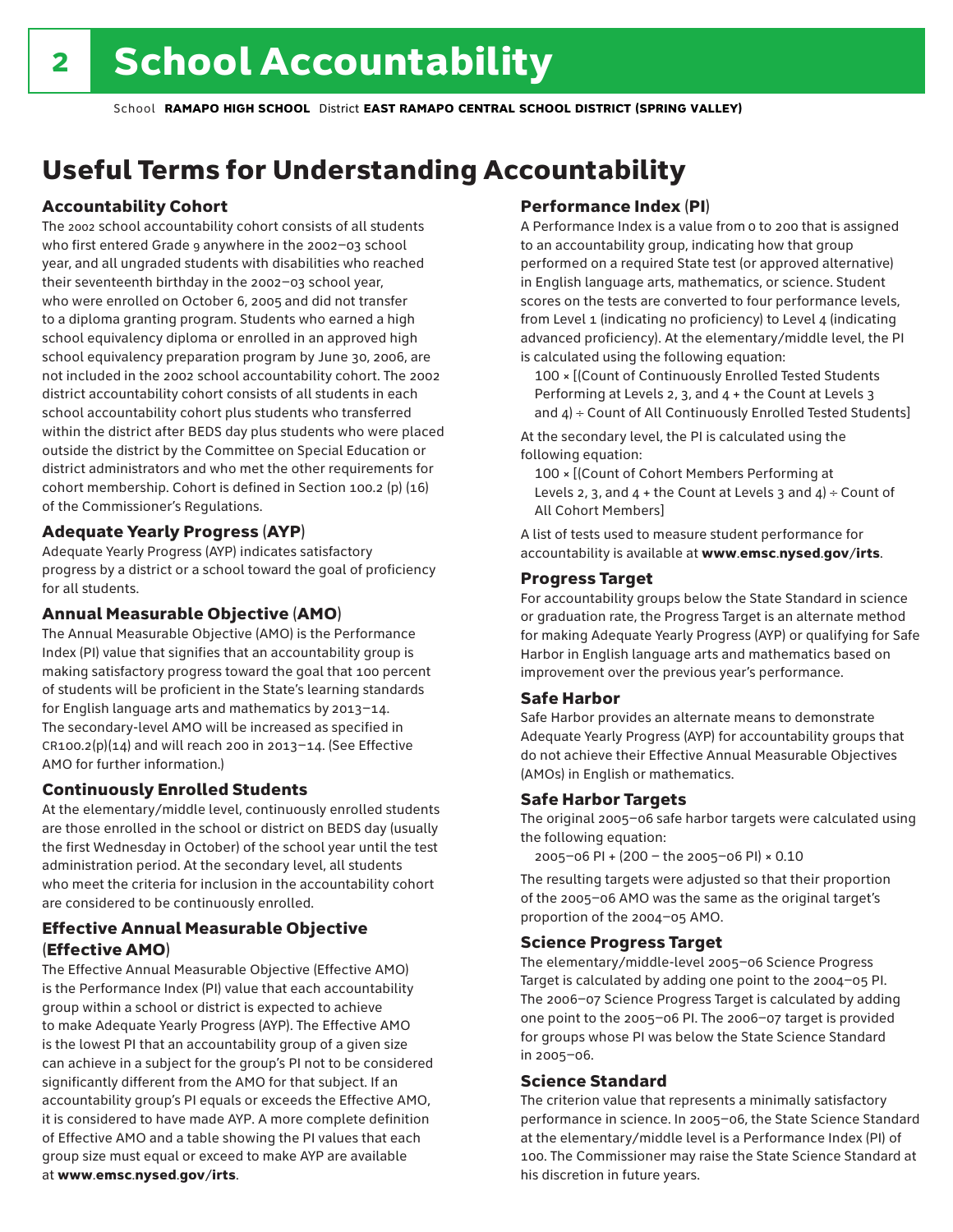considered a School Restructuring (Year 2) for the following

year, if it continues to receive Title I funds.

School **RAMAPO HIGH SCHOOL** District **EAST RAMAPO CENTRAL SCHOOL DISTRICT (SPRING VALLEY)**

# Understanding Your School Accountability Status

The list below defines the school status categories applied to each accountability measure under New York State's accountability system, which is divided into a Federal Title I component and a State component. Accountability measures for schools at the elementary/middle level are English language arts (ELA), mathematics, and science; at the secondary level, they are ELA, mathematics, and graduation rate. A school may be assigned a different status for different accountability measures. The overall status of a school is the status assigned to the school for the accountability measure with the most advanced designation in the hierarchy. If the school receives Title I funds, it is the most advanced designation in the Title I hierarchy, unless the school is in good standing under Title I but identified as SRAP under the State hierarchy. A school that does not receive Title I funding in a school year does not have a federal status in that year; however, all schools receive a state status even if they do not receive Title I funding. Schools in improvement status under Title I must provide school choice for their students; those in need of improvement in year 2 and beyond must also provide Supplemental Education Services to eligible students. Other consequences for schools not in good standing can be found at: www.emsc.nysed.gov/irts/school-accountability/about.shtml.

| <b>Federal Title I Status</b>                                                                                                                                                                                                                                                                                   | <b>New York State Status</b>                                                                                                                                                                                                                                                      |  |  |  |
|-----------------------------------------------------------------------------------------------------------------------------------------------------------------------------------------------------------------------------------------------------------------------------------------------------------------|-----------------------------------------------------------------------------------------------------------------------------------------------------------------------------------------------------------------------------------------------------------------------------------|--|--|--|
| (Applies to all New York State schools receiving Title I funds)                                                                                                                                                                                                                                                 | (Applies to all New York State public schools)                                                                                                                                                                                                                                    |  |  |  |
| School in Good Standing<br>Planning for Restructuring, Restructuring, Requiring Academic Progress, or as a School Under Registration Review.                                                                                                                                                                    | A school is considered to be in good standing if it has not been identified as a School in Need of Improvement, in Corrective Action,                                                                                                                                             |  |  |  |
| <b>School in Need of Improvement (Year 1)</b><br>A school that has not made AYP on the same accountability<br>measure for two consecutive years while receiving<br>Title I funds is considered a School in Need of Improvement<br>(Year 1) for the following year.                                              | <b>School Requiring Academic Progress (Year 1)</b><br>A school that has not made AYP on the same accountability<br>measure for two consecutive years is considered a School<br>Requiring Academic Progress (Year 1) for the following year.                                       |  |  |  |
| <b>School in Need of Improvement (Year 2)</b><br>A School in Need of Improvement (Year 1) that does not<br>make AYP on the accountability measure for which it was<br>identified is considered a School in Need of Improvement<br>(Year 2) for the following year, if it continues to receive<br>Title I funds. | <b>School Requiring Academic Progress (Year 2)</b><br>A School Requiring Academic Progress (Year 1) that does not<br>make AYP on the accountability measure for which it was identified<br>is considered a School Requiring Academic Progress (Year 2) for<br>the following year. |  |  |  |
| <b>School in Corrective Action</b>                                                                                                                                                                                                                                                                              | <b>School Requiring Academic Progress (Year 3)</b>                                                                                                                                                                                                                                |  |  |  |
| A School in Need of Improvement (Year 2) that does not                                                                                                                                                                                                                                                          | A School Requiring Academic Progress (Year 2) that does not                                                                                                                                                                                                                       |  |  |  |
| make AYP on the accountability measure for which it was                                                                                                                                                                                                                                                         | make AYP on the accountability measure for which it was identified                                                                                                                                                                                                                |  |  |  |
| identified is considered a School in Corrective Action for the                                                                                                                                                                                                                                                  | is considered a School Requiring Academic Progress (Year 3) for                                                                                                                                                                                                                   |  |  |  |
| following year, if it continues to receive Title I funds.                                                                                                                                                                                                                                                       | the following year.                                                                                                                                                                                                                                                               |  |  |  |
| <b>School Planning for Restructuring</b>                                                                                                                                                                                                                                                                        | <b>School Requiring Academic Progress (Year 4)</b>                                                                                                                                                                                                                                |  |  |  |
| A School in Corrective Action that does not make AYP                                                                                                                                                                                                                                                            | A School Requiring Academic Progress (Year 3) that does not                                                                                                                                                                                                                       |  |  |  |
| on the accountability measure for which it was identified                                                                                                                                                                                                                                                       | make AYP on the accountability measure for which it was identified                                                                                                                                                                                                                |  |  |  |
| is considered a School Planning for Restructuring for                                                                                                                                                                                                                                                           | is considered a School Requiring Academic Progress (Year 4) for                                                                                                                                                                                                                   |  |  |  |
| the following year, if it continues to receive Title I funds.                                                                                                                                                                                                                                                   | the following year.                                                                                                                                                                                                                                                               |  |  |  |
| <b>School Restructuring (Year 1)</b>                                                                                                                                                                                                                                                                            | <b>School Requiring Academic Progress (Year 5 and above)</b>                                                                                                                                                                                                                      |  |  |  |
| A School Planning for Restructuring that does not make                                                                                                                                                                                                                                                          | A School Requiring Academic Progress (Year 4 and above) that                                                                                                                                                                                                                      |  |  |  |
| AYP on the accountability measure for which it was identified                                                                                                                                                                                                                                                   | does not make AYP on the accountability measure for which it was                                                                                                                                                                                                                  |  |  |  |
| is considered a School Restructuring (Year 1) for the                                                                                                                                                                                                                                                           | identified is considered a School Requiring Academic Progress                                                                                                                                                                                                                     |  |  |  |
| following year, if it continues to receive Title I funds.                                                                                                                                                                                                                                                       | (Year 5 and above) for the following year.                                                                                                                                                                                                                                        |  |  |  |
| ◆ School Restructuring (Year 2)<br>A School Restructuring (Year 1) that does not make AYP on<br>the accountability measure for which it was identified is                                                                                                                                                       |                                                                                                                                                                                                                                                                                   |  |  |  |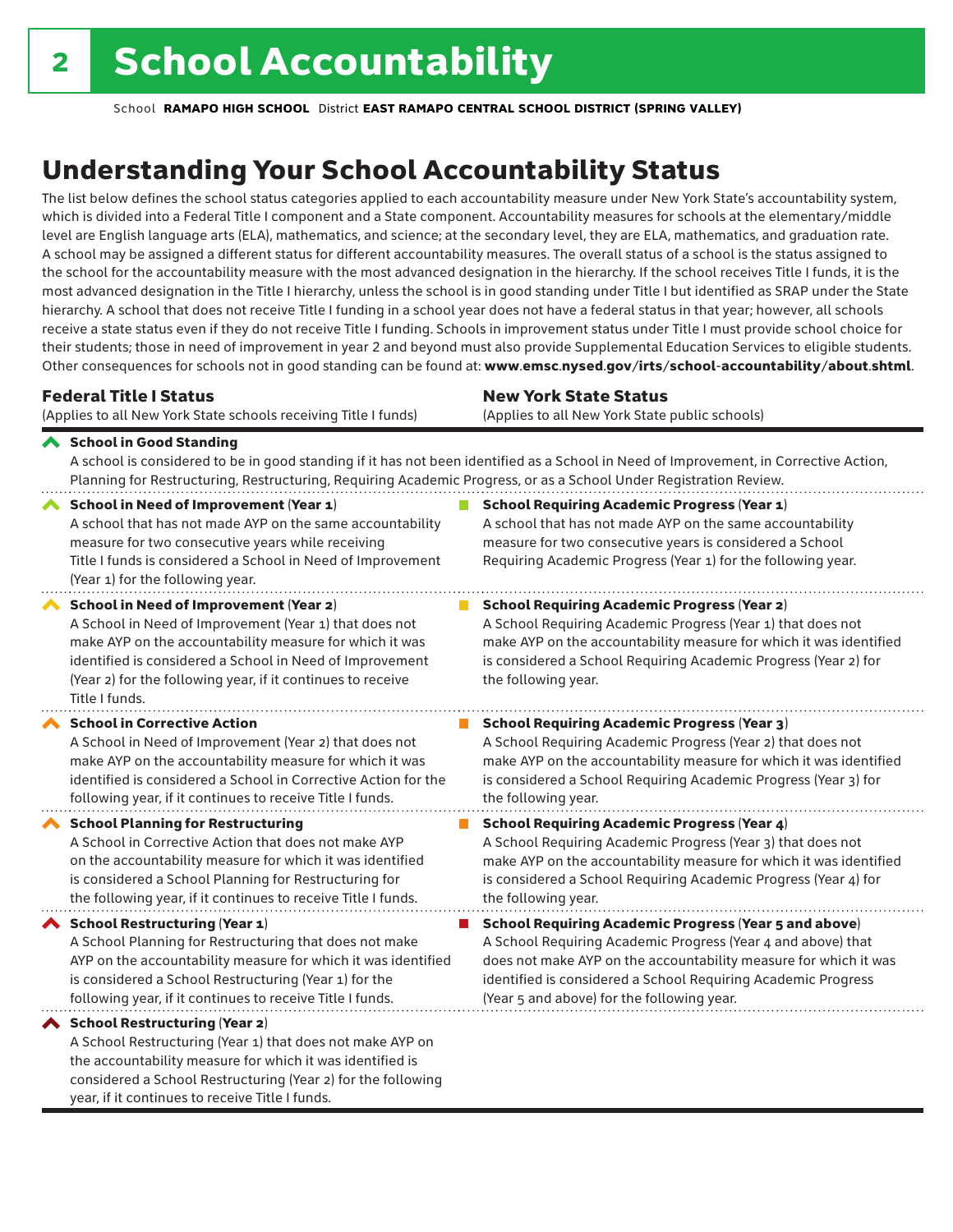# 2 School Accountability

School **RAMAPO HIGH SCHOOL** District **EAST RAMAPO CENTRAL SCHOOL DISTRICT (SPRING VALLEY)**

### Summary

| <b>Overall Accountability</b> | <b>Good Standing</b><br>$\mathcal{L}_{\mathcal{A}}$ |                                      |               |  |  |
|-------------------------------|-----------------------------------------------------|--------------------------------------|---------------|--|--|
| Status (2006-07)              | <b>Elementary/Middle Level</b>                      | <b>Secondary Level</b>               |               |  |  |
|                               | ELA                                                 | ELA                                  | Good Standing |  |  |
|                               | Math                                                | Math                                 | Good Standing |  |  |
|                               | Science                                             | Graduation Rate <b>Cood Standing</b> |               |  |  |
|                               |                                                     |                                      |               |  |  |

| <b>Title I Part A Funding</b> |             | <b>Years the School Received Title I Part A Funding</b> |             |  |  |  |
|-------------------------------|-------------|---------------------------------------------------------|-------------|--|--|--|
|                               | $2004 - 05$ | 2005-06                                                 | $2006 - 07$ |  |  |  |
|                               | NC          | NO                                                      | NO          |  |  |  |

#### On which accountability measures did this school make Adequate Yearly Progress (AYP) and which groups made AYP on each measure?

|                                                     | <b>Elementary/Middle Level</b> |                          |           | <b>Secondary Level</b>       |               |                        |  |
|-----------------------------------------------------|--------------------------------|--------------------------|-----------|------------------------------|---------------|------------------------|--|
| <b>Student Groups</b>                               | English<br>Language Arts       | Mathematics              | Science   | English<br>Language Arts     | Mathematics   | <b>Graduation Rate</b> |  |
| <b>All Students</b>                                 |                                |                          |           |                              | v             | V                      |  |
| <b>Ethnicity</b>                                    |                                |                          |           |                              |               |                        |  |
| American Indian or Alaska Native                    |                                |                          |           |                              |               |                        |  |
| <b>Black or African American</b>                    |                                |                          |           | v                            |               |                        |  |
| Hispanic or Latino                                  |                                |                          |           | ✔                            | V             |                        |  |
| Asian or Native Hawaiian/Other Pacific<br>Islander  |                                |                          |           | v                            | V             |                        |  |
| White                                               |                                | $\overline{\phantom{m}}$ |           |                              | v             |                        |  |
| <b>Other Groups</b>                                 |                                |                          |           |                              |               |                        |  |
| <b>Students with Disabilities</b>                   |                                |                          |           |                              |               |                        |  |
| Limited English Proficient                          |                                |                          |           |                              |               |                        |  |
| <b>Economically Disadvantaged</b>                   |                                |                          |           | v                            | V             |                        |  |
| <b>Student groups making</b><br>AYP in each subject | 0 of 0                         | $-0$ of 0                | $-0$ of 0 | $\blacktriangleright$ 6 of 6 | $\vee$ 6 of 6 | $\vee$ 1 of 1          |  |

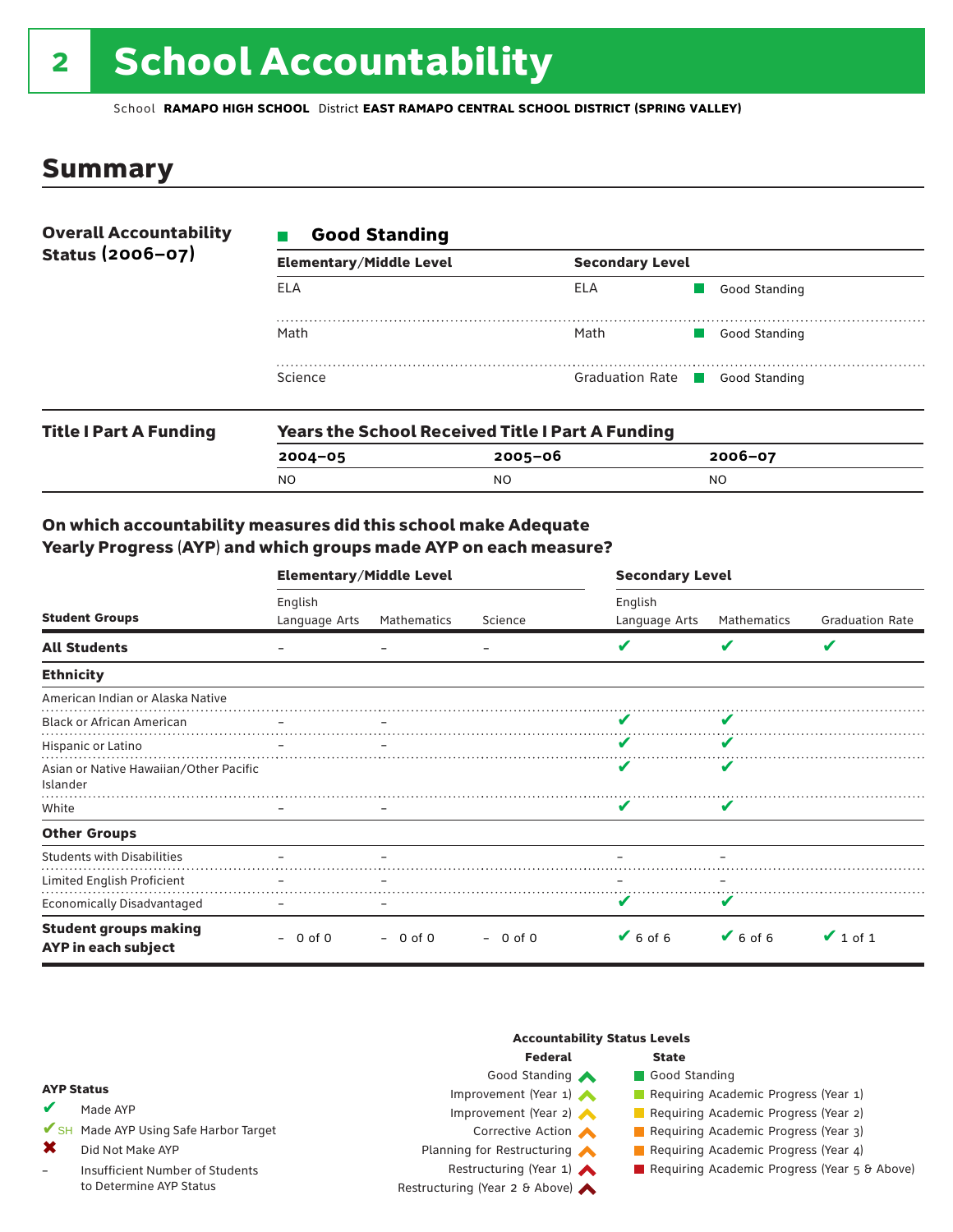# **Elementary/Middle-Level English Language Arts**

| <b>Accountability Status</b><br>for This Subject<br>$(2006 - 07)$ |        |                                                    |
|-------------------------------------------------------------------|--------|----------------------------------------------------|
| <b>Accountability Measures</b>                                    | 0 of 0 | Student groups making AYP in English Language Arts |
|                                                                   | -      |                                                    |
| <b>Prospective Status</b>                                         |        |                                                    |

#### How did students in each accountability group perform on **elementary/middle-level English Language Arts accountability measures?**

|                                                          | Participation <sup>2</sup><br><b>AYP</b> |           | Test Performance <sup>3</sup> |           |             |           | <b>Performance Objectives</b> |         |
|----------------------------------------------------------|------------------------------------------|-----------|-------------------------------|-----------|-------------|-----------|-------------------------------|---------|
| <b>Student Group</b>                                     |                                          | Met       | Percentage                    | Met       | Performance | Effective | Safe Harbor Target            |         |
| (Total: Continuous Enrollment) <sup>1</sup>              | <b>Status</b>                            | Criterion | <b>Tested</b>                 | Criterion | Index       | AMO       | $2005 - 06$                   | 2006-07 |
| <b>All Students (12:10)</b>                              |                                          |           |                               |           |             |           |                               |         |
| <b>Ethnicity</b>                                         |                                          |           |                               |           |             |           |                               |         |
| American Indian or Alaska Native<br>(0:0)                |                                          |           |                               |           |             |           |                               |         |
| <b>Black or African American</b><br>(7:7)                |                                          |           |                               |           |             |           |                               |         |
| Hispanic or Latino (4:2)                                 |                                          |           |                               |           |             |           |                               |         |
| Asian or Native Hawaiian/Other Pacific<br>Islander (0:0) |                                          |           |                               |           |             |           |                               |         |
| White $(1:1)$                                            |                                          |           |                               |           |             |           |                               |         |
| <b>Other Groups</b>                                      |                                          |           |                               |           |             |           |                               |         |
| Students with Disabilities <sup>4</sup><br>(5:5)         |                                          |           |                               |           |             |           |                               |         |
| Limited English Proficient<br>(7:5)                      |                                          |           |                               |           |             |           |                               |         |
| <b>Economically Disadvantaged</b><br>(10:8)              |                                          |           |                               |           |             |           |                               |         |
| <b>Final AYP Determination</b>                           | $-0$ of 0                                |           |                               |           |             |           |                               |         |
|                                                          |                                          | NATES     |                               |           |             |           |                               |         |

#### **NOTES**

- $1$  These data show the count of students enrolled during the test administration period (used for Participation) followed by the count of continuously enrolled tested students (used for Performance). For accountability calculations, students who were excused from testing for medical reasons are not included in the enrollment count.<br><sup>2</sup> Groups with fewer than 40 students enrolled during the test administration period are not required to meet
	- the participation criterion. If the participation rate of a group fell below 95 percent in 2005–06, the enrollment shown is the sum of 2004–05 and 2005–06 enrollments and the percent tested is the weighted average<br>of the participation rates over those two years. of the participation rates over those two years. <sup>3</sup> For schools with fewer than 30 continuously enrolled tested students in the All Students group in 2005–06,

AYP Status Made AYP ✔

✔SH Made AYP Using Safe Harbor Target

Did Not Make AYP ✖

Insufficient Number of Students to Determine AYP Status –

continuously enrolled tested students are not required to meet the performance criterion.<br>If the school failed to make AYP solely because of the performance of students with disabilities, met the 95% participation requirement for this group, and would meet or exceed the AMO for this subject if 34 points were added to the PI, then the school is considered to have made AYP for students with disabilities.

data for 2004–05 and 2005–06 were combined to determine counts and PIs. For schools with 30 or more continuously enrolled students in the All Students group in 2005–06, student groups with fewer than 30

‡ This student group did not make AYP in science; therefore, it did not qualify for Safe Harbor.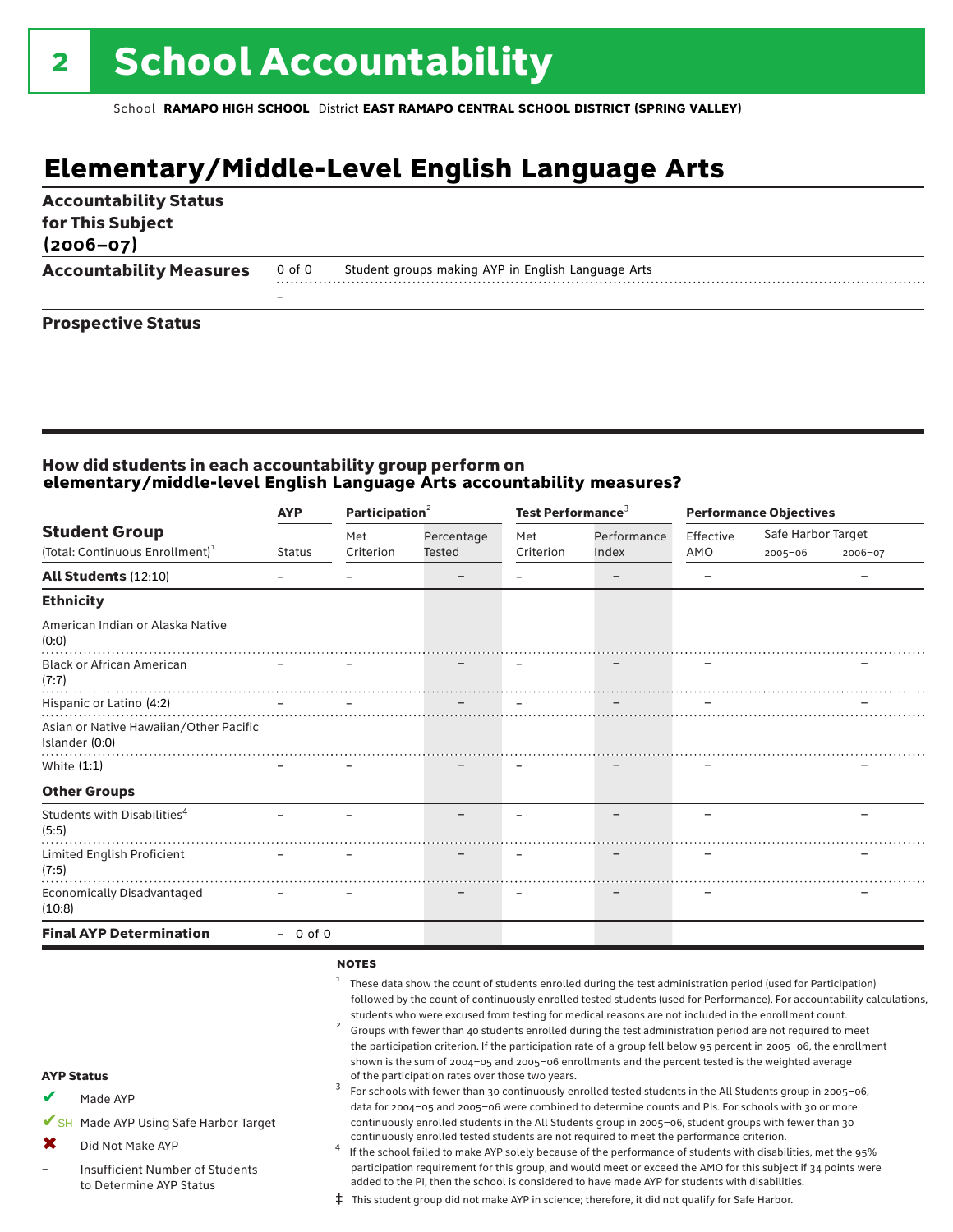# **Elementary/Middle-Level Mathematics**

| <b>Accountability Status</b><br>for This Subject<br>$(2006 - 07)$ |        |                                          |
|-------------------------------------------------------------------|--------|------------------------------------------|
| <b>Accountability Measures</b>                                    | 0 of 0 | Student groups making AYP in Mathematics |
| - -<br>$  -$                                                      |        |                                          |

#### Prospective Status

#### How did students in each accountability group perform on **elementary/middle-level Mathematics accountability measures?**

|                                                          | Participation $2$<br><b>AYP</b> |           |               |           | Test Performance <sup>3</sup> |           | <b>Performance Objectives</b> |         |  |
|----------------------------------------------------------|---------------------------------|-----------|---------------|-----------|-------------------------------|-----------|-------------------------------|---------|--|
| <b>Student Group</b>                                     |                                 | Met       | Percentage    | Met       | Performance                   | Effective | Safe Harbor Target            |         |  |
| (Total: Continuous Enrollment) <sup>1</sup>              | <b>Status</b>                   | Criterion | <b>Tested</b> | Criterion | Index                         | AMO       | $2005 - 06$                   | 2006-07 |  |
| All Students (15:11)                                     |                                 |           |               |           |                               |           |                               |         |  |
| <b>Ethnicity</b>                                         |                                 |           |               |           |                               |           |                               |         |  |
| American Indian or Alaska Native<br>(0:0)                |                                 |           |               |           |                               |           |                               |         |  |
| <b>Black or African American</b><br>(9:8)                |                                 |           |               |           |                               |           |                               |         |  |
| Hispanic or Latino (5:2)                                 |                                 |           |               |           |                               |           |                               |         |  |
| Asian or Native Hawaiian/Other Pacific<br>Islander (0:0) |                                 |           |               |           |                               |           |                               |         |  |
| White $(1:1)$                                            |                                 |           |               |           |                               |           |                               |         |  |
| <b>Other Groups</b>                                      |                                 |           |               |           |                               |           |                               |         |  |
| Students with Disabilities <sup>4</sup><br>(5:5)         |                                 |           |               |           |                               |           |                               |         |  |
| Limited English Proficient<br>(10:6)                     |                                 |           |               |           |                               |           |                               |         |  |
| <b>Economically Disadvantaged</b><br>(12:9)              |                                 |           |               |           |                               |           |                               |         |  |
| <b>Final AYP Determination</b>                           | $-0$ of 0                       |           |               |           |                               |           |                               |         |  |

#### notes

<sup>1</sup> These data show the count of students enrolled during the test administration period (used for Participation) followed by the count of continuously enrolled tested students (used for Performance). For accountability calculations, students who were excused from testing for medical reasons are not included in the enrollment count.<br><sup>2</sup> Groups with fewer than 40 students enrolled during the test administration period are not required to meet the participation criterion. If the participation rate of a group fell below 95 percent in 2005–06, the enrollment shown is the sum of 2004–05 and 2005–06 enrollments and the percent tested is the weighted average<br>of the participation rates over those two years. of the participation rates over those two years. <sup>3</sup> For schools with fewer than 30 continuously enrolled tested students in the All Students group in 2005–06, data for 2004–05 and 2005–06 were combined to determine counts and PIs. For schools with 30 or more continuously enrolled students in the All Students group in 2005–06, student groups with fewer than 30 continuously enrolled tested students are not required to meet the performance criterion.<br>If the school failed to make AYP solely because of the performance of students with disabilities, met the 95% participation requirement for this group, and would meet or exceed the AMO for this subject if 34 points were

#### AYP Status

- Made AYP ✔
- ✔SH Made AYP Using Safe Harbor Target
- Did Not Make AYP ✖
- Insufficient Number of Students to Determine AYP Status –
- added to the PI, then the school is considered to have made AYP for students with disabilities. ‡ This student group did not make AYP in science; therefore, it did not qualify for Safe Harbor.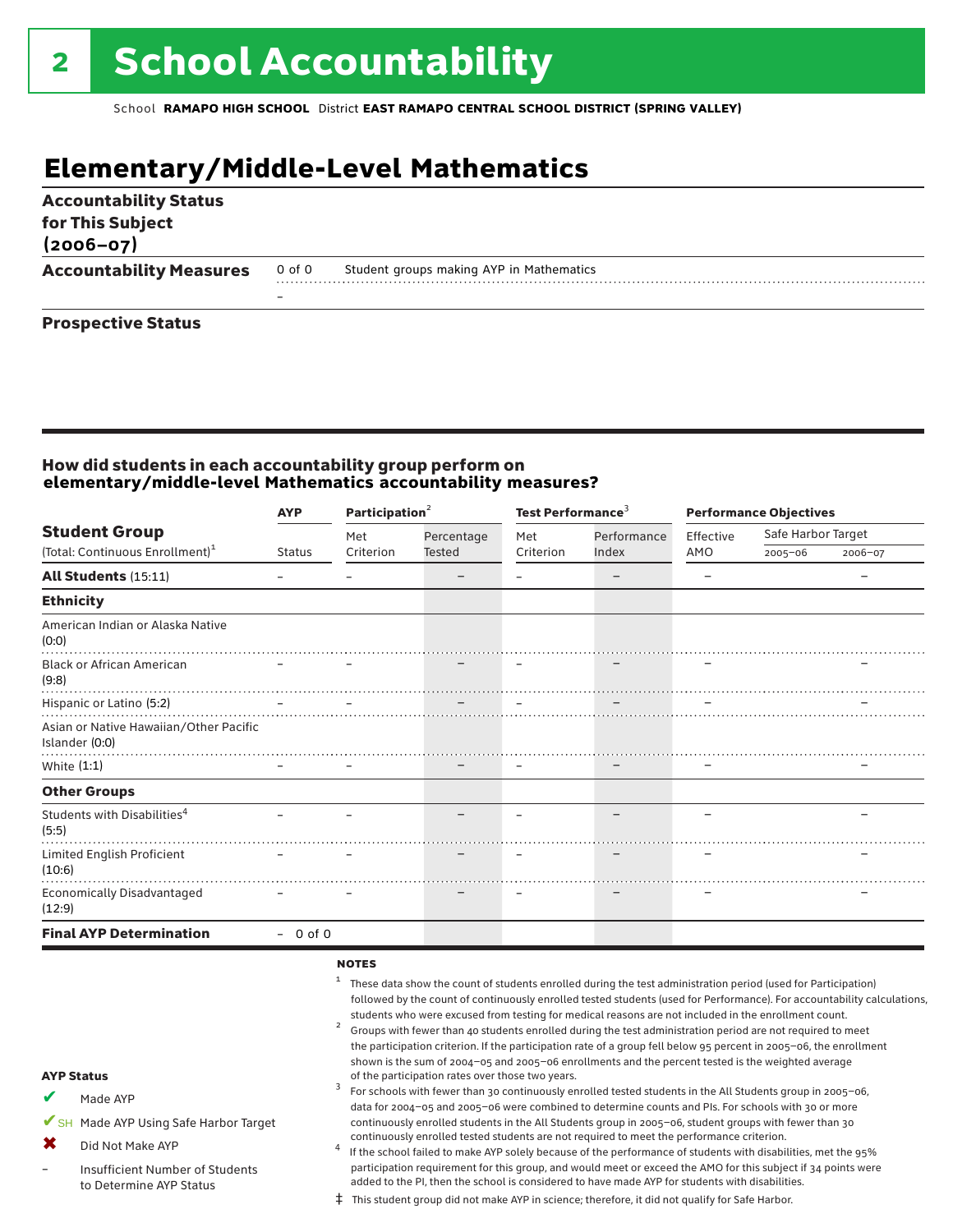# Elementary/Middle-Level Science

| <b>Accountability Status</b><br>for This Subject<br>$(2006 - 07)$ |                          |                                      |
|-------------------------------------------------------------------|--------------------------|--------------------------------------|
| <b>Accountability Measures</b>                                    | 0 of 0                   | Student groups making AYP in Science |
|                                                                   | $\overline{\phantom{0}}$ |                                      |
| <b>Prospective Status</b>                                         |                          |                                      |

#### How did students in each accountability group perform on elementary/middle-level science accountability measures?

|                                                          | <b>AYP</b> |                      | Participation <sup>2</sup> |               | Test Performance <sup>3</sup> |             | <b>Performance Objectives</b> |                 |                 |
|----------------------------------------------------------|------------|----------------------|----------------------------|---------------|-------------------------------|-------------|-------------------------------|-----------------|-----------------|
| <b>Student Group</b>                                     |            | Safe Harbor          | Met                        | Percentage    | Met                           | Performance | State                         | Progress Target |                 |
| (Total: Continuous Enrollment) <sup>1</sup>              |            | Status Qualification | Criterion                  | <b>Tested</b> | Criterion                     | Index       | Standard                      |                 | 2005-06 2006-07 |
| All Students (10:7)                                      |            |                      |                            |               |                               |             |                               |                 |                 |
| <b>Ethnicity</b>                                         |            |                      |                            |               |                               |             |                               |                 |                 |
| American Indian or Alaska Native<br>(0:0)                |            |                      |                            |               |                               |             |                               |                 |                 |
| <b>Black or African American</b><br>(5:4)                |            |                      |                            |               |                               |             |                               |                 |                 |
| Hispanic or Latino (4:2)                                 |            |                      |                            |               |                               |             |                               |                 |                 |
| Asian or Native Hawaiian/Other Pacific<br>Islander (0:0) |            |                      |                            |               |                               |             |                               |                 |                 |
| White (1:1)                                              |            |                      |                            |               |                               |             |                               |                 |                 |
| <b>Other Groups</b>                                      |            |                      |                            |               |                               |             |                               |                 |                 |
| <b>Students with Disabilities</b><br>(2:2)               |            |                      |                            |               |                               |             |                               |                 |                 |
| Limited English Proficient<br>(8:5)                      |            |                      |                            |               |                               |             |                               |                 |                 |
| Economically Disadvantaged<br>(9:6)                      |            |                      |                            |               |                               |             |                               |                 |                 |
| <b>Final AYP Determination</b>                           | $-0$ of 0  |                      |                            |               |                               |             |                               |                 |                 |

#### **NOTES**

#### $1$  These data show the count of students enrolled during the test administration period (used for Participation) followed by the count of continuously enrolled tested students (used for Performance). For accountability calculations,

students who were excused from testing for medical reasons are not included in the enrollment count. <sup>2</sup> Groups with fewer than <sup>40</sup> students enrolled during the test administration period are not required to meet the participation criterion. If the participation rate of a group fell below 80 percent in 2005–06, the enrollment shown is the sum of 2004–05 and 2005–06 enrollments and the percent tested is the weighted average of the

participation rates over those two years.<br><sup>3</sup> Groups with fewer than 30 continuously enrolled tested students are not required to meet the performance criterion. For schools with fewer than 30 continuously enrolled tested students in 2005–06, data for 2004–05 and 2005–06 were combined to determine counts and performance indices.

#### AYP Status

- Made AYP ✔
- ✔SH Made AYP Using Safe Harbor Target
- Did Not Make AYP  $\mathbf x$
- Insufficient Number of Students to Determine AYP Status –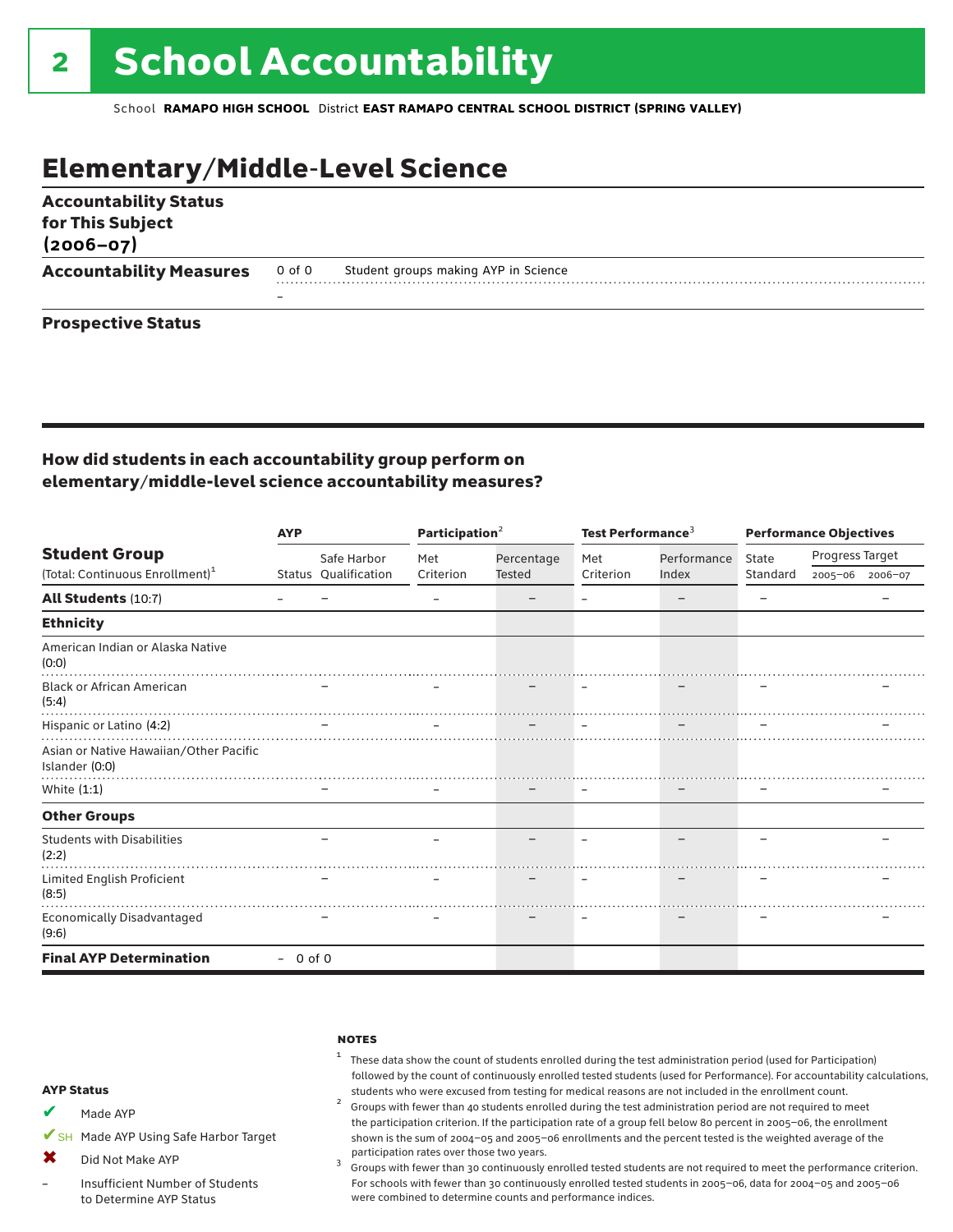# **Secondary-Level English Language Arts**

| <b>Accountability Status</b><br>for This Subject<br>$(2006 - 07)$ |        | Good Standing                                          |
|-------------------------------------------------------------------|--------|--------------------------------------------------------|
| <b>Accountability Measures</b>                                    | 6 of 6 | Student groups making AYP in English Language Arts     |
|                                                                   |        | Made AYP                                               |
| <b>Prospective Status</b>                                         |        | This school will be in good standing in 2007-08. [101] |

#### How did students in each accountability group perform on **secondary-level English Language Arts accountability measures?**

|                                                                  | <b>AYP</b>    | Participation <sup>2</sup> |                             | Test Performance <sup>3</sup> |                      | <b>Performance Objectives</b> |                                   |         |
|------------------------------------------------------------------|---------------|----------------------------|-----------------------------|-------------------------------|----------------------|-------------------------------|-----------------------------------|---------|
| <b>Student Group</b><br>(12th Graders: 2002 Cohort) <sup>1</sup> | <b>Status</b> | Met<br>Criterion           | Percentage<br><b>Tested</b> | Met<br>Criterion              | Performance<br>Index | Effective<br>AMO              | Safe Harbor Target<br>$2005 - 06$ | 2006-07 |
|                                                                  |               |                            |                             |                               |                      |                               |                                   |         |
| <b>All Students (313:325)</b>                                    | V             | V                          | 100%                        | V                             | 166                  | 148                           |                                   |         |
| <b>Ethnicity</b>                                                 |               |                            |                             |                               |                      |                               |                                   |         |
| American Indian or Alaska Native<br>(0:0)                        |               |                            |                             |                               |                      |                               |                                   |         |
| <b>Black or African American</b><br>(196:198)                    | V             | V                          | 99%                         | V                             | 162                  | 146                           |                                   |         |
| Hispanic or Latino (36:40)                                       | V             |                            |                             | $\mathbf{v}$                  | 155                  | 139                           |                                   |         |
| Asian or Native Hawaiian/Other Pacific<br>Islander (46:52)       | V             | v                          | 100%                        | V                             | 183                  | 141                           |                                   |         |
| White (35:35)                                                    | V             |                            |                             | V                             | 180                  | 138                           |                                   |         |
| <b>Other Groups</b>                                              |               |                            |                             |                               |                      |                               |                                   |         |
| <b>Students with Disabilities</b><br>(17:27)                     |               |                            |                             | $\qquad \qquad$               |                      |                               |                                   |         |
| Limited English Proficient<br>(38:27)                            |               |                            |                             |                               |                      |                               |                                   |         |
| <b>Economically Disadvantaged</b><br>(123:130)                   | V             | V                          | 100%                        | V                             | 161                  | 145                           |                                   |         |
| <b>Final AYP Determination</b>                                   | $6$ of 6      |                            |                             |                               |                      |                               |                                   |         |

#### **NOTES**

 $1$  These data show the count of 12th graders in 2005-06 (used for Participation) followed by the count of students in the 2002 cohort (used for Performance).<br><sup>2</sup> Groups with fewer than 40 students in the 12th grade are not required to meet the participation criterion.

#### AYP Status

Made AYP ✔

✔SH Made AYP Using Safe Harbor Target

Did Not Make AYP ✖

Insufficient Number of Students to Determine AYP Status –

those two years.  $3$  For schools with fewer than 30 students in the 2002 cohort, data for 2001 and 2002 cohort members were combined to determine counts and PIs. For schools with 30 or more students in the 2002 cohort in the All Students group, groups with fewer than 30 students in the 2002 cohort are not required to meet the performance criterion.

If the participation rate of a group fell below 95 percent in 2005–06, the enrollment shown is the sum of the 2004–05 and 2005–06 Grade 12 enrollments and the percent tested is the weighted average of the participation rates over

‡ This student group did not make AYP in graduation rate; therefore, it did not qualify for Safe Harbor.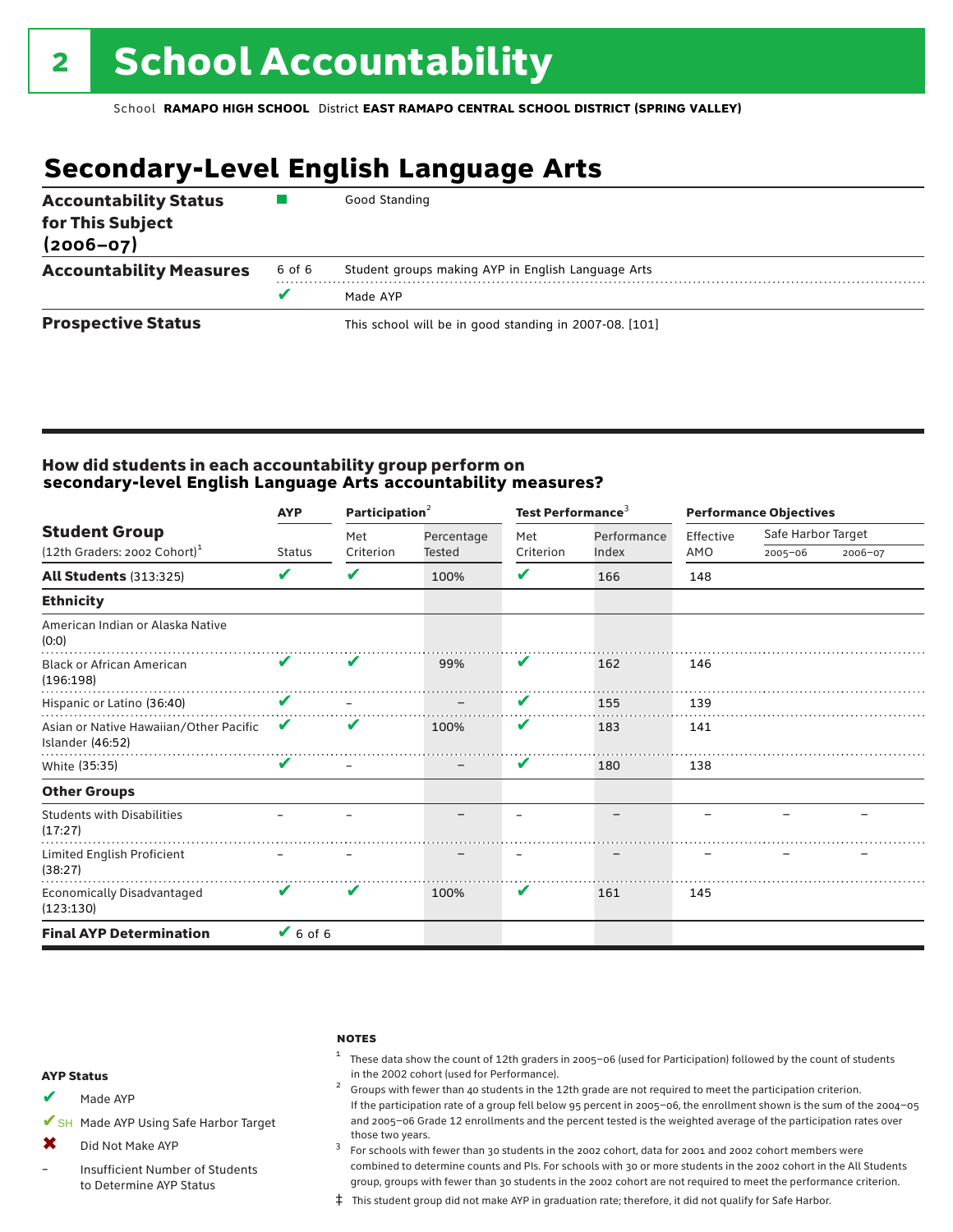# **Secondary-Level Mathematics**

| <b>Accountability Status</b><br>for This Subject<br>$(2006 - 07)$ |        | Good Standing                                          |
|-------------------------------------------------------------------|--------|--------------------------------------------------------|
| <b>Accountability Measures</b>                                    | 6 of 6 | Student groups making AYP in Mathematics               |
|                                                                   |        | Made AYP                                               |
| <b>Prospective Status</b>                                         |        | This school will be in good standing in 2007-08. [101] |

#### How did students in each accountability group perform on **secondary-level Mathematics accountability measures?**

|                                                                  | <b>AYP</b>    | Participation $2$ |                      | Test Performance <sup>3</sup> |                      | <b>Performance Objectives</b> |                                   |         |
|------------------------------------------------------------------|---------------|-------------------|----------------------|-------------------------------|----------------------|-------------------------------|-----------------------------------|---------|
| <b>Student Group</b><br>(12th Graders: 2002 Cohort) <sup>1</sup> | <b>Status</b> | Met<br>Criterion  | Percentage<br>Tested | Met<br>Criterion              | Performance<br>Index | Effective<br>AMO              | Safe Harbor Target<br>$2005 - 06$ | 2006-07 |
| <b>All Students (313:325)</b>                                    | V             | V                 | 100%                 | V                             | 176                  | 140                           |                                   |         |
| <b>Ethnicity</b>                                                 |               |                   |                      |                               |                      |                               |                                   |         |
| American Indian or Alaska Native<br>(0:0)                        |               |                   |                      |                               |                      |                               |                                   |         |
| <b>Black or African American</b><br>(196:198)                    | V             | V                 | 99%                  | V                             | 174                  | 138                           |                                   |         |
| Hispanic or Latino (36:40)                                       | V             |                   |                      | $\mathbf{v}$                  | 165                  | 131                           |                                   |         |
| Asian or Native Hawaiian/Other Pacific<br>Islander (46:52)       | V             | V                 | 100%                 | V                             | 187                  | 133                           |                                   |         |
| White (35:35)                                                    | V             |                   |                      | V                             | 186                  | 130                           |                                   |         |
| <b>Other Groups</b>                                              |               |                   |                      |                               |                      |                               |                                   |         |
| <b>Students with Disabilities</b><br>(17:27)                     |               |                   |                      |                               |                      |                               |                                   |         |
| Limited English Proficient<br>(38:27)                            |               |                   |                      |                               |                      |                               |                                   |         |
| Economically Disadvantaged<br>(123:130)                          | V             | V                 | 100%                 | V                             | 172                  | 137                           |                                   |         |
| <b>Final AYP Determination</b>                                   | $V$ 6 of 6    |                   |                      |                               |                      |                               |                                   |         |

#### **NOTES**

 $1$  These data show the count of 12th graders in 2005-06 (used for Participation) followed by the count of students in the 2002 cohort (used for Performance).<br><sup>2</sup> Groups with fewer than 40 students in the 12th grade are not required to meet the participation criterion.

#### AYP Status

Made AYP ✔

✔SH Made AYP Using Safe Harbor Target

- Did Not Make AYP  $\mathbf x$
- Insufficient Number of Students to Determine AYP Status –

those two years.  $3$  For schools with fewer than 30 students in the 2002 cohort, data for 2001 and 2002 cohort members were combined to determine counts and PIs. For schools with 30 or more students in the 2002 cohort in the All Students group, groups with fewer than 30 students in the 2002 cohort are not required to meet the performance criterion.

If the participation rate of a group fell below 95 percent in 2005–06, the enrollment shown is the sum of the 2004–05 and 2005–06 Grade 12 enrollments and the percent tested is the weighted average of the participation rates over

‡ This student group did not make AYP in graduation rate; therefore, it did not qualify for Safe Harbor.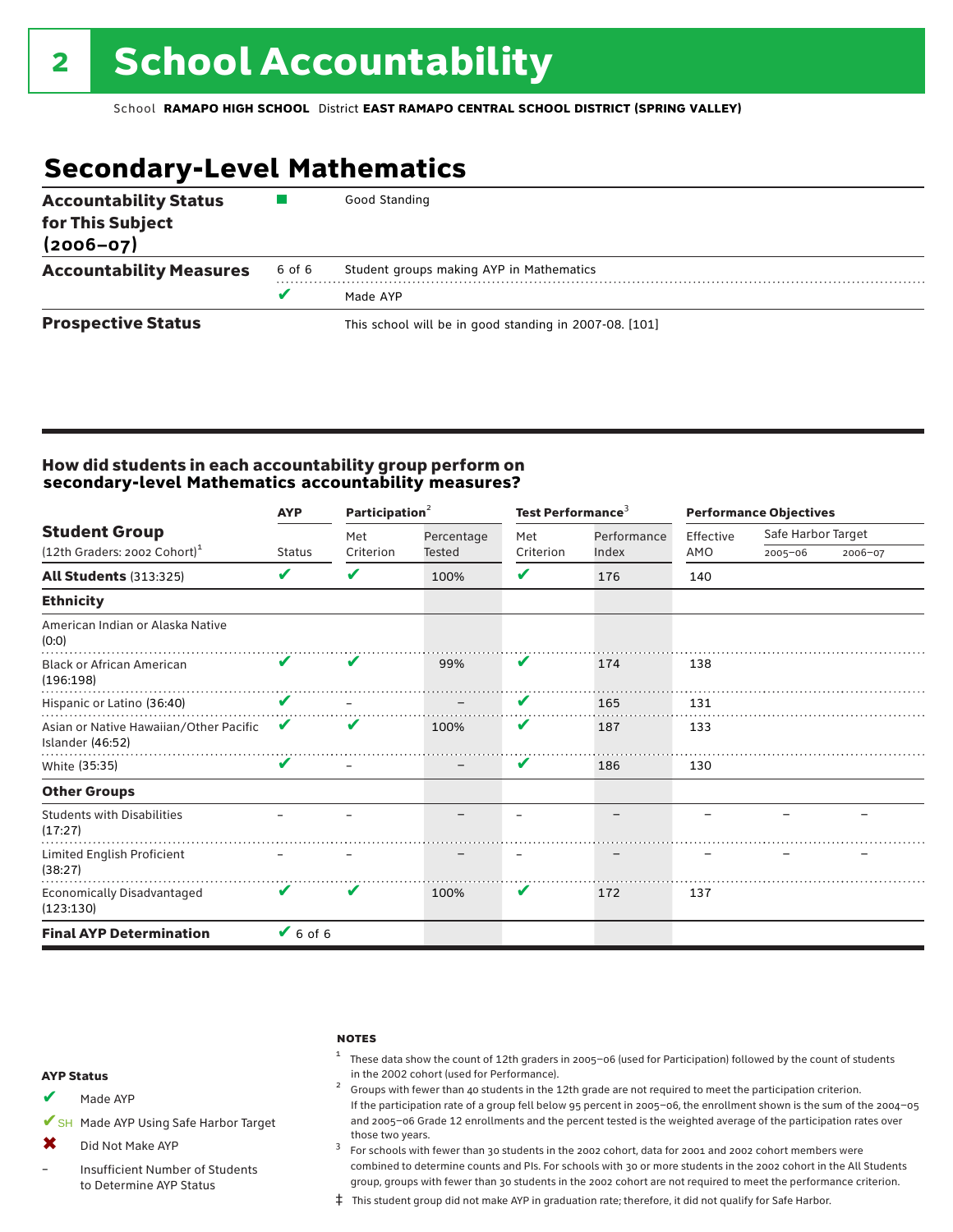# Graduation Rate

| <b>Accountability Status</b><br>for This Indicator<br>$(2006 - 07)$ |        | Good Standing                                          |
|---------------------------------------------------------------------|--------|--------------------------------------------------------|
| <b>Accountability Measures</b>                                      | 1 of 1 | Student groups making AYP in Graduation Rate           |
|                                                                     | v      | Made AYP                                               |
| <b>Prospective Status</b>                                           |        | This school will be in good standing in 2007-08. [101] |

#### How did students in each accountability group perform on graduation rate accountability measures?

|                                                            | <b>Graduation</b> |           |                   | <b>Objectives</b> |             |                 |  |
|------------------------------------------------------------|-------------------|-----------|-------------------|-------------------|-------------|-----------------|--|
| <b>Student Group</b>                                       |                   | Met       | Graduation        | State             |             | Progress Target |  |
| (Cohort Count) <sup>1</sup>                                | AYP               | Criterion | Rate <sup>2</sup> | Standard          | $2005 - 06$ | 2006-07         |  |
| All Students (371)                                         | V                 |           | 78%               | 55%               |             |                 |  |
| <b>Ethnicity</b>                                           |                   |           |                   |                   |             |                 |  |
| American Indian or<br>Alaska Native (0)                    |                   |           |                   |                   |             |                 |  |
| <b>Black or African</b><br>American (222)                  |                   | V         | 75%               | 55%               |             |                 |  |
| Hispanic or<br>Latino (37)                                 |                   | V         | 62%               | 55%               |             |                 |  |
| Asian or Native<br>Hawaiian/Other<br>Pacific Islander (50) |                   | V         | 88%               | 55%               |             |                 |  |
| White $(62)$                                               |                   | V         | 89%               | 55%               |             |                 |  |
| <b>Other Groups</b>                                        |                   |           |                   |                   |             |                 |  |
| Students with<br>Disabilities (49)                         |                   | v         | 55%               | 55%               |             |                 |  |
| Limited English<br>Proficient (38)                         |                   | V         | 55%               | 55%               |             |                 |  |
| Economically<br>Disadvantaged (136)                        |                   | V         | 71%               | 55%               |             |                 |  |
| <b>Final AYP</b><br><b>Determination</b>                   | $\vee$ 1 of 1     |           |                   |                   |             |                 |  |

#### **NOTES**

<sup>1</sup> Graduation-rate cohort for each year includes all students in the accountability cohort in the previous year plus all students excluded from that accountability cohort solely because they transferred to a high school equivalency preparation program, approved

under Commissioner's Regulations 100.7. <sup>2</sup> Percentage of the 2001 cohort that earned a local or Regents diploma by August 31, 2005.

## Graduation Rate Information

For a school or a district to make AYP in graduation rate, the percentage of 2001 graduation-rate cohort members earning a local or Regents diploma by August 31, 2005 for the "All Students" group must equal or exceed the Graduation-Rate Standard or the Graduation-Rate Progress Target for 2005–06.

The Graduation Rate Standard is the criterion value that represents a minimally satisfactory percentage of cohort members earning a local diploma. The State Graduation-Rate Standard for the 2001 cohort is 55 percent. The Commissioner may raise the Graduation-Rate Standard at his discretion in future years.

The 2005–06 Graduation-Rate Progress Target is calculated by adding one point to the percentage of the 2000 cohort earning a local or Regents diploma by August 31, 2004. The 2006–07 Graduation-Rate Progress Target is calculated by adding one point to the percentage of the 2001 cohort earning a local or Regents diploma by August 31, 2005. This target is provided for each group whose percentage earning a local or Regents diploma by August 31, 2005 is below the Graduation-Rate Standard in 2005–06 (55%). Groups with fewer than 30 cohort members are not subject to this criterion.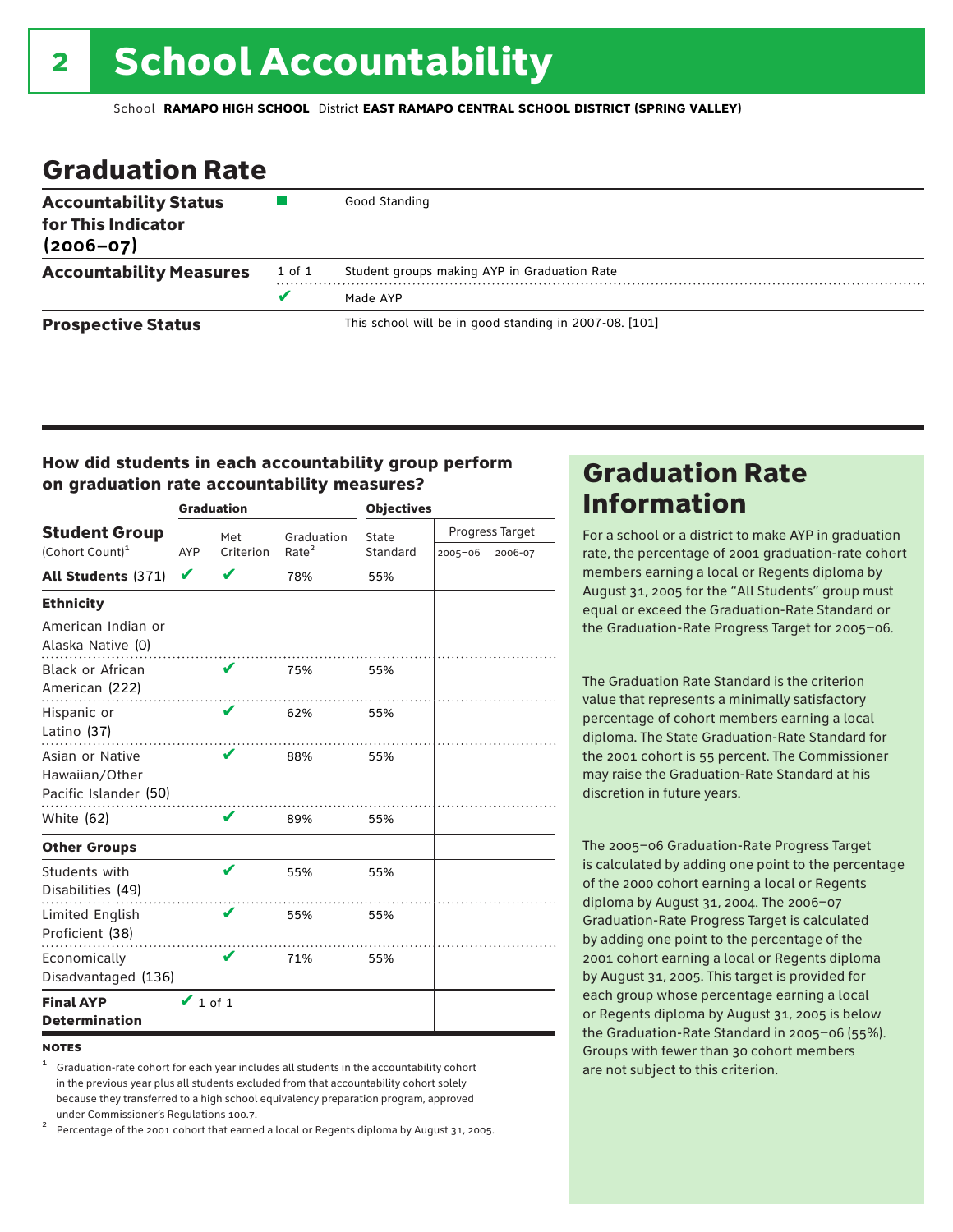# Summary of 2005–06 School Performance

Performance on the State assessments in English language arts, mathematics, and science at the elementary and middle levels is reported in terms of mean scores and the percentage of tested students scoring at or above Level 2, Level 3, and Level 4. Performance on the State assessments in ELA and mathematics at the secondary level is reported in terms of the percentage of students in a cohort scoring at these levels.

|                        | Percentage of students that<br>scored at or above Level 3 | Total<br>Tested |                |   |
|------------------------|-----------------------------------------------------------|-----------------|----------------|---|
| <b>Mathematics</b>     | 0%                                                        | 50%             | 100%           |   |
| Grade 8                | 0%                                                        |                 |                | 6 |
| <b>Science</b>         |                                                           |                 |                |   |
| Grade 8                | $0\%$                                                     |                 |                | 5 |
|                        | Percentage of students that<br>scored at or above Level 3 | 2002            |                |   |
|                        |                                                           |                 | Cohort         |   |
| <b>Secondary Level</b> | 0%                                                        | 50%             | 100%           |   |
| English                | 66%                                                       |                 | 382            |   |
| <b>Mathematics</b>     | 72%                                                       |                 | 382            |   |
|                        | Percentage of students<br>who graduated                   |                 | 2002<br>Cohort |   |
| <b>Graduation Rate</b> | 0%                                                        | 50%             | 100%           |   |
| 2002 Cohort            | 66%                                                       |                 | 382            |   |

#### About the Performance Level Descriptors

#### Level 1: Not Meeting Learning Standards.

Student performance does not demonstrate an understanding of the content expected in the subject and grade level.

#### Level 2: Partially Meeting Learning Standards.

Student performance demonstrates a partial understanding of the content expected in the subject and grade level.

#### Level 3: Meeting Learning Standards.

Student performance demonstrates an understanding of the content expected in the subject and grade level.

#### Level 4: Meeting Learning Standards with Distinction.

Student performance demonstrates a thorough understanding of the content expected in the subject and grade level.

#### How are Need/Resource Capacity (N/RC) categories determined?

Districts are divided into high, average, and low need categories based on their ability to meet the special needs of their students with local resources. Districts in the high need category are subdivided into four categories based on enrollment size and, in some cases, number of students per square mile. More information about the categories can be found in the *Report to the Governor and the Legislature on the Educational Status of the State's Schools* at www.emsc.nysed.gov/irts.

In this section, this school's performance is compared with that of similar schools.

#### What are Similar Schools?

Within each N/RC category, the Department identifies Similar Schools: schools that serve similar students and have similar resources. Each school report card compares the school's performance with that of similar schools. The following factors are considered in grouping schools: a) the grade level served by the school and b) rates of student poverty and limited English proficiency. Student poverty levels are indicated by determining the percentage of children in each school who participate in the free-lunch program. By combining these factors, a measure of student need is created and used to place schools into relatively low (lowest quartile), relatively high (highest quartile), and typical (mid-range) groups.

#### This School's Similar Schools Group: **45**

All schools in this group are secondary level schools in urban or suburban school districts with high student needs in relation to district resources. The schools in this group are in the higher range of student needs for secondary level schools in these districts.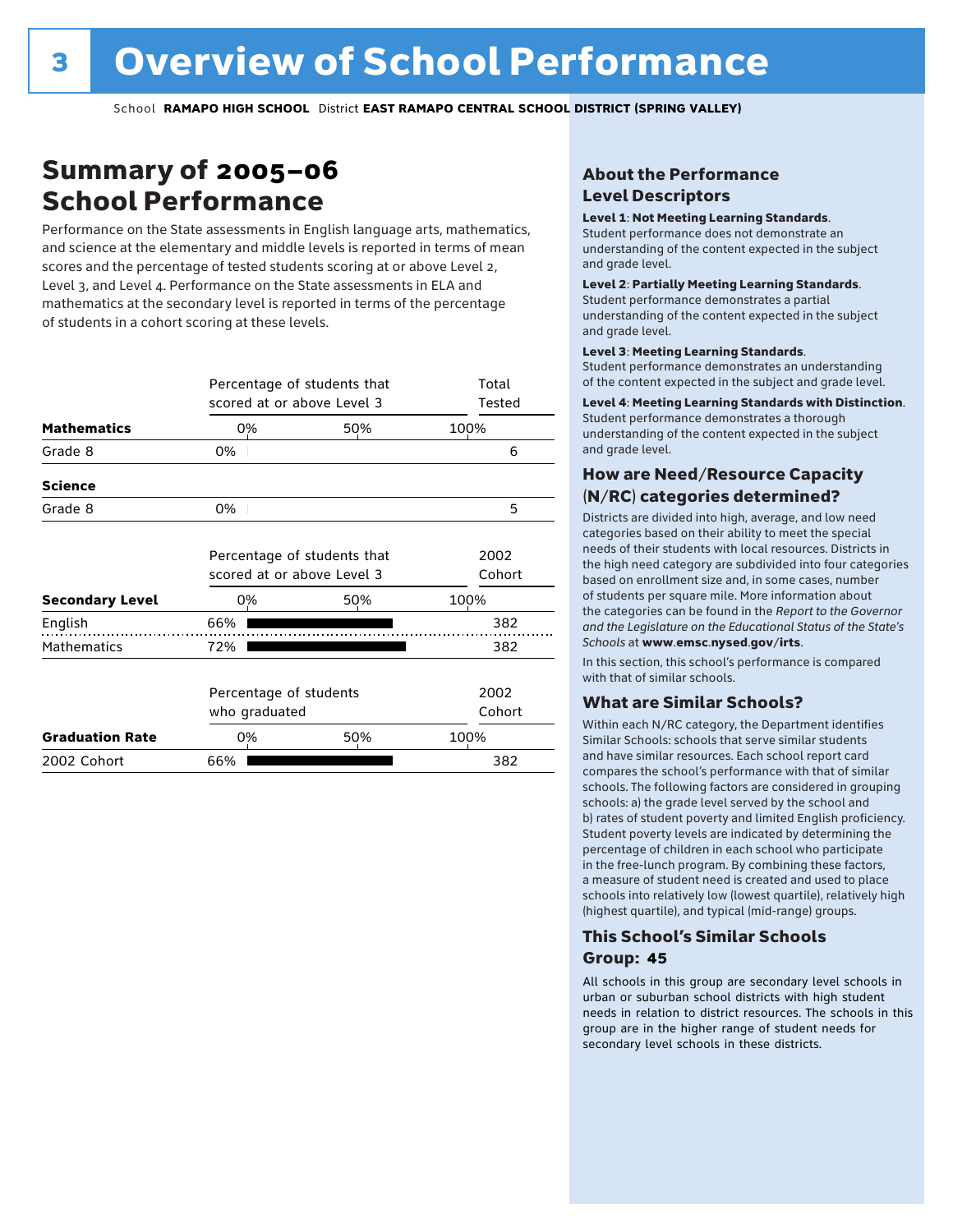# **This School's Results in Grade 5 English Language Arts**

|                                                                                                                        | <b>This School</b>      |                                 |                                 |   | <b>Similar Schools</b>          |                                     |                                 |    |  |  |
|------------------------------------------------------------------------------------------------------------------------|-------------------------|---------------------------------|---------------------------------|---|---------------------------------|-------------------------------------|---------------------------------|----|--|--|
|                                                                                                                        |                         | Percentage scoring at level(s): |                                 |   | Percentage scoring at level(s): |                                     |                                 |    |  |  |
|                                                                                                                        | $2 - 4$                 | $3 - 4$                         | 4                               |   | $2 - 4$                         | $3 - 4$                             | 4                               |    |  |  |
| Range:                                                                                                                 |                         |                                 |                                 |   |                                 |                                     |                                 |    |  |  |
|                                                                                                                        |                         |                                 |                                 |   |                                 |                                     |                                 |    |  |  |
| 100%                                                                                                                   |                         |                                 |                                 |   |                                 |                                     |                                 |    |  |  |
|                                                                                                                        |                         |                                 |                                 |   |                                 |                                     |                                 |    |  |  |
|                                                                                                                        |                         |                                 |                                 |   |                                 |                                     |                                 |    |  |  |
|                                                                                                                        |                         |                                 |                                 |   |                                 |                                     |                                 |    |  |  |
| Number of Students:                                                                                                    |                         |                                 |                                 |   |                                 |                                     |                                 |    |  |  |
| <b>Results by</b>                                                                                                      |                         | 2005-06 School Year             |                                 |   |                                 | 2004-05 School Year                 |                                 |    |  |  |
| <b>Student Group</b>                                                                                                   | Total                   |                                 | Percentage scoring at level(s): |   | Total                           |                                     | Percentage scoring at level(s): |    |  |  |
|                                                                                                                        | Tested                  | $2 - 4$                         | $3 - 4$                         | 4 | Tested                          | $2 - 4$                             | $3 - 4$                         | 4  |  |  |
| <b>All Students</b>                                                                                                    |                         |                                 |                                 |   |                                 |                                     |                                 |    |  |  |
| Female                                                                                                                 |                         |                                 |                                 |   |                                 |                                     |                                 |    |  |  |
| Male                                                                                                                   |                         |                                 |                                 |   |                                 |                                     |                                 |    |  |  |
| American Indian or Alaska Native                                                                                       |                         |                                 |                                 |   |                                 |                                     |                                 |    |  |  |
| Black or African American                                                                                              |                         |                                 |                                 |   |                                 |                                     |                                 |    |  |  |
| Hispanic or Latino                                                                                                     |                         |                                 |                                 |   |                                 |                                     |                                 |    |  |  |
| Asian or Native Hawaiian/Other                                                                                         |                         |                                 |                                 |   |                                 |                                     |                                 |    |  |  |
| Pacific Islander                                                                                                       |                         |                                 |                                 |   |                                 |                                     |                                 |    |  |  |
| White                                                                                                                  |                         |                                 |                                 |   |                                 | This test was not given in 2004-05. |                                 | ., |  |  |
| Small Group Totals                                                                                                     |                         |                                 |                                 |   |                                 |                                     |                                 |    |  |  |
| <b>General-Education Students</b>                                                                                      |                         |                                 |                                 |   |                                 |                                     |                                 |    |  |  |
| Students with Disabilities                                                                                             |                         |                                 |                                 |   |                                 |                                     |                                 |    |  |  |
| English Proficient                                                                                                     |                         |                                 |                                 |   |                                 |                                     |                                 |    |  |  |
| Limited English Proficient                                                                                             |                         |                                 |                                 |   |                                 |                                     |                                 |    |  |  |
| Economically Disadvantaged                                                                                             |                         |                                 |                                 |   |                                 |                                     |                                 |    |  |  |
| Not Disadvantaged                                                                                                      |                         |                                 |                                 |   |                                 |                                     |                                 |    |  |  |
| Migrant                                                                                                                |                         |                                 |                                 |   |                                 |                                     |                                 |    |  |  |
| Not Migrant                                                                                                            |                         |                                 |                                 |   |                                 |                                     |                                 |    |  |  |
| <b>NOTES</b>                                                                                                           |                         |                                 |                                 |   |                                 |                                     |                                 |    |  |  |
| The - symbol indicates that data for a group of students has been suppressed. If a group has fewer than five students, |                         |                                 |                                 |   |                                 |                                     |                                 |    |  |  |
| data for that group and the next smallest group(s) are suppressed to protect the privacy of individual students.       |                         |                                 |                                 |   |                                 |                                     |                                 |    |  |  |
| <b>Other</b>                                                                                                           |                         | 2005-06 School Year             |                                 |   |                                 | 2004-05 School Year                 |                                 |    |  |  |
|                                                                                                                        | $T_{\alpha}$ + $\alpha$ | Number scoring at levells).     |                                 |   | $T_{\alpha}$ + $\alpha$         |                                     | Number scoring at levelle).     |    |  |  |

| ------                                              |        |                             |         |   |        |                                     |         |     |
|-----------------------------------------------------|--------|-----------------------------|---------|---|--------|-------------------------------------|---------|-----|
|                                                     | Total  | Number scoring at level(s): |         |   | Total  | Number scoring at level(s):         |         |     |
| <b>Assessments</b>                                  | Tested | $2 - 4$                     | $3 - 4$ | 4 | Tested | $2 - 4$                             | $3 - 4$ | 4   |
| New York State Alternate Assessment                 |        | $\overline{\phantom{0}}$    |         |   |        | This test was not given in 2004-05. |         |     |
| (NYSAA): Grade 5 Equivalent                         |        |                             |         |   |        |                                     |         |     |
| New York State English as a Second                  |        |                             |         |   |        |                                     |         |     |
| Language Achievement Test (NYSESLAT) <sup>+</sup> : |        |                             |         |   | N/A    | N/A                                 | N/A     | N/A |
| Grade 5                                             |        |                             |         |   |        |                                     |         |     |

† Results in this report are shown for students who took the NYSESLAT in lieu of the New York State Testing Program assessment for accountability purposes.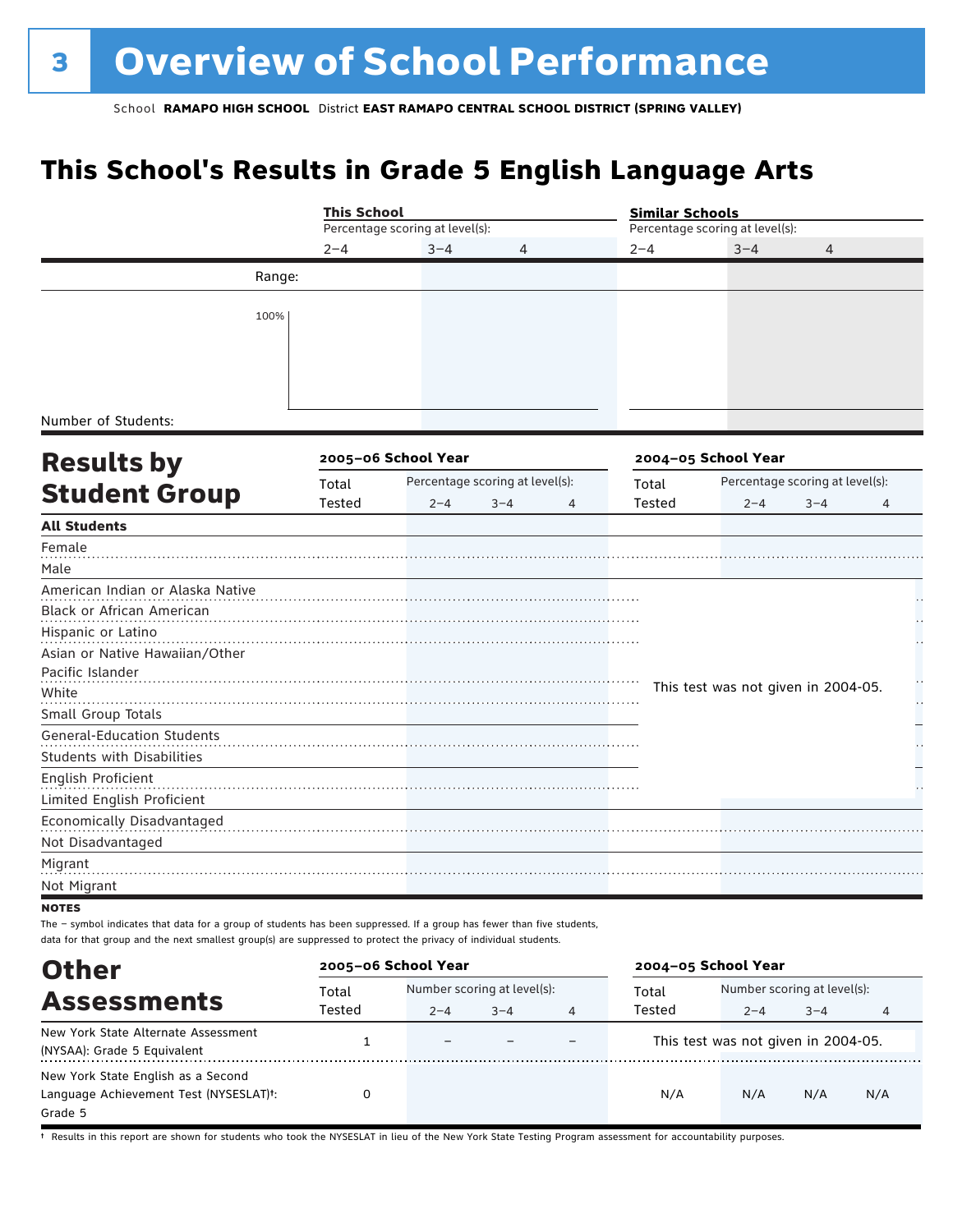# **This School's Results in Grade 5 Mathematics**

|                                                                                                                                                                                                                                                            | <b>This School</b> |                                 |                                 | <b>Similar Schools</b> |                                     |                                 |               |
|------------------------------------------------------------------------------------------------------------------------------------------------------------------------------------------------------------------------------------------------------------|--------------------|---------------------------------|---------------------------------|------------------------|-------------------------------------|---------------------------------|---------------|
|                                                                                                                                                                                                                                                            |                    | Percentage scoring at level(s): |                                 |                        | Percentage scoring at level(s):     |                                 |               |
|                                                                                                                                                                                                                                                            | $2 - 4$            | $3 - 4$                         | 4                               | $2 - 4$                | $3 - 4$                             | 4                               |               |
| Range:                                                                                                                                                                                                                                                     |                    |                                 |                                 |                        |                                     |                                 |               |
| 100%                                                                                                                                                                                                                                                       |                    |                                 |                                 |                        |                                     |                                 |               |
| Number of Students:                                                                                                                                                                                                                                        |                    |                                 |                                 |                        |                                     |                                 |               |
| <b>Results by</b>                                                                                                                                                                                                                                          |                    | 2005-06 School Year             |                                 |                        | 2004-05 School Year                 |                                 |               |
|                                                                                                                                                                                                                                                            | Total              |                                 | Percentage scoring at level(s): | Total                  |                                     | Percentage scoring at level(s): |               |
| <b>Student Group</b>                                                                                                                                                                                                                                       | Tested             | $2 - 4$                         | $3 - 4$<br>4                    | Tested                 | $2 - 4$                             | $3 - 4$                         | 4             |
| <b>All Students</b>                                                                                                                                                                                                                                        |                    |                                 |                                 |                        |                                     |                                 |               |
| Female<br>Male                                                                                                                                                                                                                                             |                    |                                 |                                 |                        |                                     |                                 |               |
| American Indian or Alaska Native                                                                                                                                                                                                                           |                    |                                 |                                 |                        |                                     |                                 |               |
| Black or African American<br>Hispanic or Latino                                                                                                                                                                                                            |                    |                                 |                                 |                        |                                     |                                 |               |
| Asian or Native Hawaiian/Other<br>Pacific Islander                                                                                                                                                                                                         |                    |                                 |                                 |                        |                                     |                                 |               |
| White                                                                                                                                                                                                                                                      |                    |                                 |                                 |                        | This test was not given in 2004-05. |                                 | $\frac{1}{1}$ |
| Small Group Totals                                                                                                                                                                                                                                         |                    |                                 |                                 |                        |                                     |                                 |               |
| <b>General-Education Students</b><br><b>Students with Disabilities</b>                                                                                                                                                                                     |                    |                                 |                                 |                        |                                     |                                 |               |
| English Proficient                                                                                                                                                                                                                                         |                    |                                 |                                 |                        |                                     |                                 |               |
| Limited English Proficient                                                                                                                                                                                                                                 |                    |                                 |                                 |                        |                                     |                                 |               |
| Economically Disadvantaged                                                                                                                                                                                                                                 |                    |                                 |                                 |                        |                                     |                                 |               |
| Not Disadvantaged                                                                                                                                                                                                                                          |                    |                                 |                                 |                        |                                     |                                 |               |
| Migrant                                                                                                                                                                                                                                                    |                    |                                 |                                 |                        |                                     |                                 |               |
| Not Migrant                                                                                                                                                                                                                                                |                    |                                 |                                 |                        |                                     |                                 |               |
| <b>NOTES</b><br>The - symbol indicates that data for a group of students has been suppressed. If a group has fewer than five students,<br>data for that group and the next smallest group(s) are suppressed to protect the privacy of individual students. |                    |                                 |                                 |                        |                                     |                                 |               |

| <b>Other</b>                                                       |        | 2005-06 School Year         |         |                          | 2004-05 School Year |                                     |         |   |
|--------------------------------------------------------------------|--------|-----------------------------|---------|--------------------------|---------------------|-------------------------------------|---------|---|
|                                                                    | Total  | Number scoring at level(s): |         |                          | Total               | Number scoring at level(s):         |         |   |
| <b>Assessments</b>                                                 | Tested | $2 - 4$                     | $3 - 4$ |                          | Tested              | $2 - 4$                             | $3 - 4$ | 4 |
| New York State Alternate Assessment<br>(NYSAA): Grade 5 Equivalent |        | $\qquad \qquad -$           |         | $\overline{\phantom{0}}$ |                     | This test was not given in 2004-05. |         |   |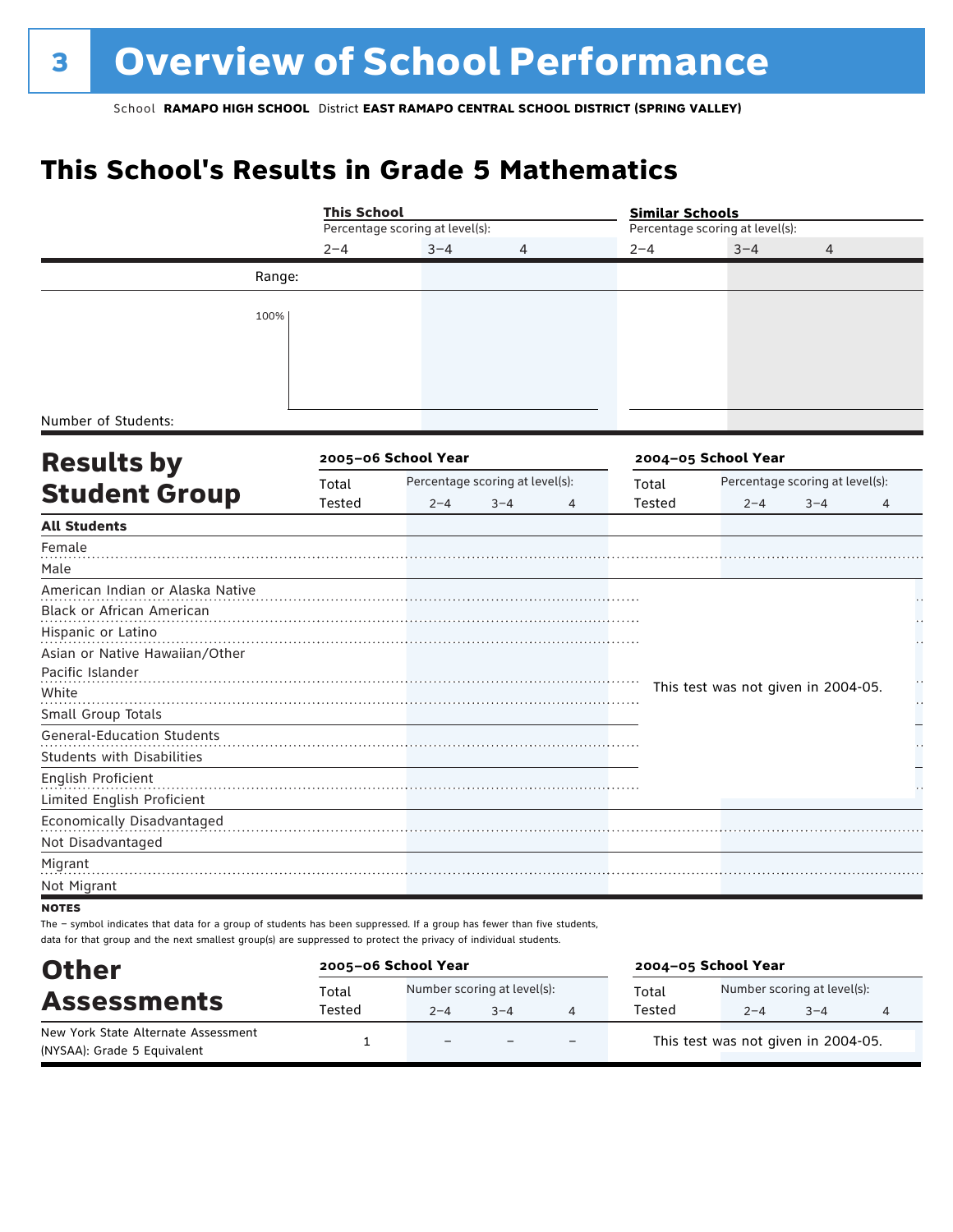# **This School's Results in Grade 6 English Language Arts**

|                                                                                                                                                                                                                                            | <b>This School</b> |                                 |         |   | <b>Similar Schools</b> |                                     |                                 |   |
|--------------------------------------------------------------------------------------------------------------------------------------------------------------------------------------------------------------------------------------------|--------------------|---------------------------------|---------|---|------------------------|-------------------------------------|---------------------------------|---|
|                                                                                                                                                                                                                                            |                    | Percentage scoring at level(s): |         |   |                        | Percentage scoring at level(s):     |                                 |   |
|                                                                                                                                                                                                                                            | $2 - 4$            | $3 - 4$                         | 4       |   | $2 - 4$                | $3 - 4$                             | 4                               |   |
|                                                                                                                                                                                                                                            | Range:             |                                 |         |   |                        |                                     |                                 |   |
|                                                                                                                                                                                                                                            | 100%               |                                 |         |   |                        |                                     |                                 |   |
|                                                                                                                                                                                                                                            |                    |                                 |         |   |                        |                                     |                                 |   |
|                                                                                                                                                                                                                                            |                    |                                 |         |   |                        |                                     |                                 |   |
| Number of Students:                                                                                                                                                                                                                        |                    |                                 |         |   |                        |                                     |                                 |   |
| <b>Results by</b>                                                                                                                                                                                                                          |                    | 2005-06 School Year             |         |   |                        | 2004-05 School Year                 |                                 |   |
|                                                                                                                                                                                                                                            | Total              | Percentage scoring at level(s): |         |   | Total                  |                                     | Percentage scoring at level(s): |   |
| <b>Student Group</b>                                                                                                                                                                                                                       | Tested             | $2 - 4$                         | $3 - 4$ | 4 | Tested                 | $2 - 4$                             | $3 - 4$                         | 4 |
| <b>All Students</b>                                                                                                                                                                                                                        |                    |                                 |         |   |                        |                                     |                                 |   |
| Female<br>Male                                                                                                                                                                                                                             |                    |                                 |         |   |                        |                                     |                                 |   |
| American Indian or Alaska Native                                                                                                                                                                                                           |                    |                                 |         |   |                        |                                     |                                 |   |
| Black or African American                                                                                                                                                                                                                  |                    |                                 |         |   |                        |                                     |                                 |   |
| Hispanic or Latino                                                                                                                                                                                                                         |                    |                                 |         |   |                        |                                     |                                 |   |
| Asian or Native Hawaiian/Other                                                                                                                                                                                                             |                    |                                 |         |   |                        |                                     |                                 |   |
| Pacific Islander                                                                                                                                                                                                                           |                    |                                 |         |   |                        |                                     |                                 |   |
| White                                                                                                                                                                                                                                      |                    |                                 |         |   |                        | This test was not given in 2004-05. |                                 |   |
| Small Group Totals                                                                                                                                                                                                                         |                    |                                 |         |   |                        |                                     |                                 | Н |
| <b>General-Education Students</b>                                                                                                                                                                                                          |                    |                                 |         |   |                        |                                     |                                 |   |
| <b>Students with Disabilities</b>                                                                                                                                                                                                          |                    |                                 |         |   |                        |                                     |                                 |   |
| English Proficient                                                                                                                                                                                                                         |                    |                                 |         |   |                        |                                     |                                 |   |
| Limited English Proficient<br>Economically Disadvantaged                                                                                                                                                                                   |                    |                                 |         |   |                        |                                     |                                 |   |
| Not Disadvantaged                                                                                                                                                                                                                          |                    |                                 |         |   |                        |                                     |                                 |   |
| Migrant<br>Not Migrant                                                                                                                                                                                                                     |                    |                                 |         |   |                        |                                     |                                 |   |
| <b>NOTES</b>                                                                                                                                                                                                                               |                    |                                 |         |   |                        |                                     |                                 |   |
| The - symbol indicates that data for a group of students has been suppressed. If a group has fewer than five students,<br>data for that group and the next smallest group(s) are suppressed to protect the privacy of individual students. |                    |                                 |         |   |                        |                                     |                                 |   |
| <b>Other</b>                                                                                                                                                                                                                               |                    | 2005-06 School Year             |         |   |                        | 2004-05 School Year                 |                                 |   |
|                                                                                                                                                                                                                                            | Total              | Number scoring at level(s):     |         |   | Total                  |                                     | Number scoring at level(s):     |   |
| <b>Assessments</b>                                                                                                                                                                                                                         | Tested             | $2 - 4$                         | $3 - 4$ |   | Tested                 | $2 - 4$                             | $3 - 4$                         | 4 |

| лоэсээннэгэ                                                                                          | ested | 2–4 | $3 - 4$ | ested                               | 2−4 | $-3-4$ |     |
|------------------------------------------------------------------------------------------------------|-------|-----|---------|-------------------------------------|-----|--------|-----|
| New York State Alternate Assessment<br>(NYSAA): Grade 6 Equivalent                                   |       |     |         | This test was not given in 2004-05. |     |        |     |
| New York State English as a Second<br>Language Achievement Test (NYSESLAT) <sup>+</sup> :<br>Grade 6 |       |     |         | N/A                                 | N/A | N/A    | N/A |

† Results in this report are shown for students who took the NYSESLAT in lieu of the New York State Testing Program assessment for accountability purposes.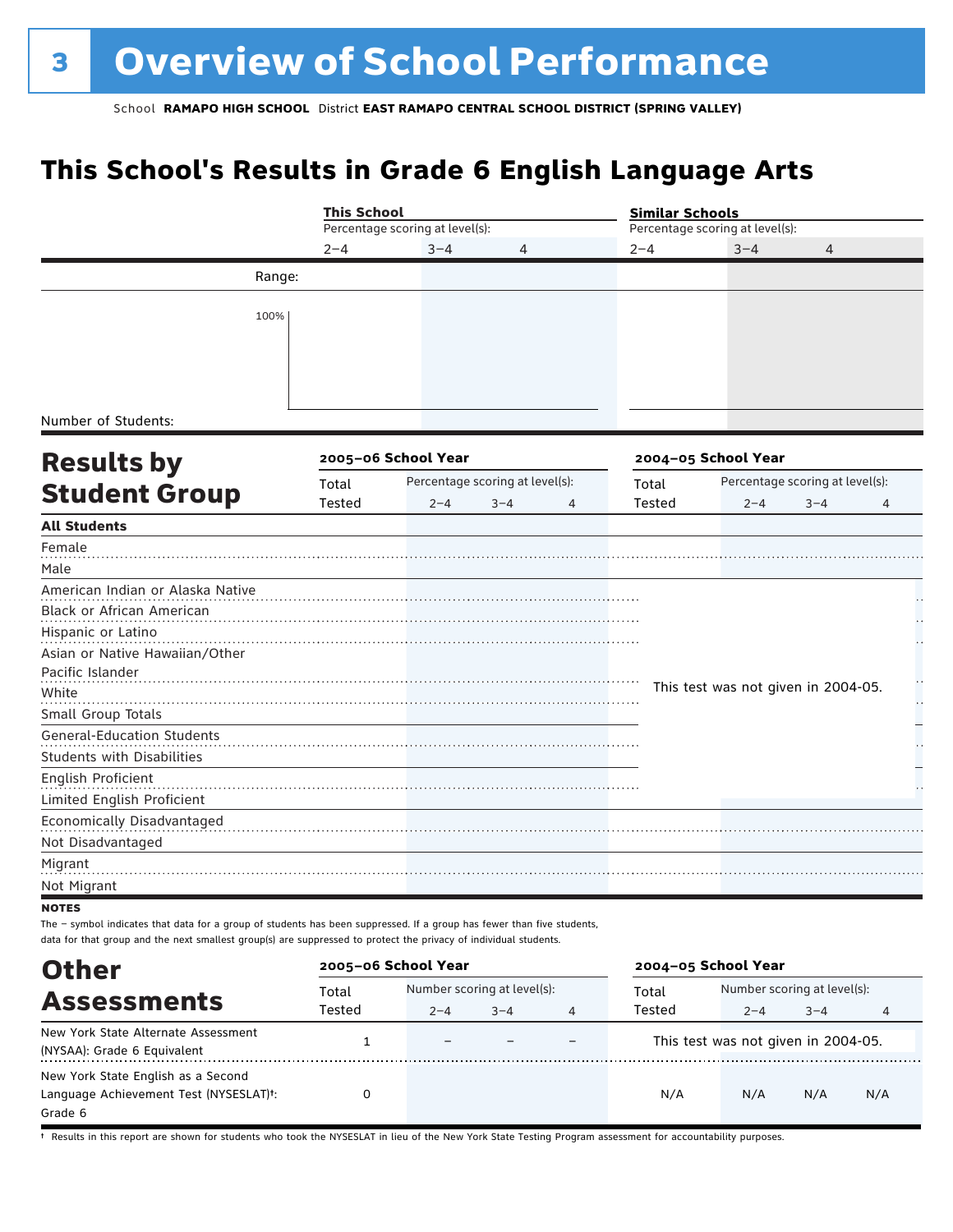# **This School's Results in Grade 6 Mathematics**

|                                                                                                                        | <b>This School</b> |                                 |                                 |         | <b>Similar Schools</b>              |         |                                 |    |
|------------------------------------------------------------------------------------------------------------------------|--------------------|---------------------------------|---------------------------------|---------|-------------------------------------|---------|---------------------------------|----|
|                                                                                                                        |                    | Percentage scoring at level(s): |                                 |         | Percentage scoring at level(s):     |         |                                 |    |
|                                                                                                                        | $2 - 4$            | $3 - 4$                         | 4                               | $2 - 4$ |                                     | $3 - 4$ | 4                               |    |
| Range:                                                                                                                 |                    |                                 |                                 |         |                                     |         |                                 |    |
| 100%                                                                                                                   |                    |                                 |                                 |         |                                     |         |                                 |    |
|                                                                                                                        |                    |                                 |                                 |         |                                     |         |                                 |    |
|                                                                                                                        |                    |                                 |                                 |         |                                     |         |                                 |    |
| Number of Students:                                                                                                    |                    |                                 |                                 |         |                                     |         |                                 |    |
|                                                                                                                        |                    | 2005-06 School Year             |                                 |         | 2004-05 School Year                 |         |                                 |    |
| <b>Results by</b>                                                                                                      | Total              |                                 | Percentage scoring at level(s): | Total   |                                     |         | Percentage scoring at level(s): |    |
| <b>Student Group</b>                                                                                                   | Tested             | $2 - 4$                         | $3 - 4$<br>4                    | Tested  |                                     | $2 - 4$ | $3 - 4$                         | 4  |
| <b>All Students</b>                                                                                                    |                    |                                 |                                 |         |                                     |         |                                 |    |
| Female                                                                                                                 |                    |                                 |                                 |         |                                     |         |                                 |    |
| Male                                                                                                                   |                    |                                 |                                 |         |                                     |         |                                 |    |
| American Indian or Alaska Native                                                                                       |                    |                                 |                                 |         |                                     |         |                                 |    |
| Black or African American                                                                                              |                    |                                 |                                 |         |                                     |         |                                 |    |
| Hispanic or Latino                                                                                                     |                    |                                 |                                 |         |                                     |         |                                 |    |
| Asian or Native Hawaiian/Other                                                                                         |                    |                                 |                                 |         |                                     |         |                                 |    |
| Pacific Islander                                                                                                       |                    |                                 |                                 |         |                                     |         |                                 | н, |
| White                                                                                                                  |                    |                                 |                                 |         | This test was not given in 2004-05. |         |                                 | ļ. |
| Small Group Totals                                                                                                     |                    |                                 |                                 |         |                                     |         |                                 |    |
| <b>General-Education Students</b>                                                                                      |                    |                                 |                                 |         |                                     |         |                                 |    |
| <b>Students with Disabilities</b>                                                                                      |                    |                                 |                                 |         |                                     |         |                                 |    |
| English Proficient                                                                                                     |                    |                                 |                                 |         |                                     |         |                                 |    |
| Limited English Proficient                                                                                             |                    |                                 |                                 |         |                                     |         |                                 |    |
| Economically Disadvantaged                                                                                             |                    |                                 |                                 |         |                                     |         |                                 |    |
| Not Disadvantaged                                                                                                      |                    |                                 |                                 |         |                                     |         |                                 |    |
| Migrant                                                                                                                |                    |                                 |                                 |         |                                     |         |                                 |    |
| Not Migrant                                                                                                            |                    |                                 |                                 |         |                                     |         |                                 |    |
| <b>NOTES</b>                                                                                                           |                    |                                 |                                 |         |                                     |         |                                 |    |
| The - symbol indicates that data for a group of students has been suppressed. If a group has fewer than five students, |                    |                                 |                                 |         |                                     |         |                                 |    |
| data for that group and the next smallest group(s) are suppressed to protect the privacy of individual students.       |                    |                                 |                                 |         |                                     |         |                                 |    |

| <b>Other</b>                                                       |        | 2005-06 School Year         |         |                          | 2004-05 School Year |                                     |         |   |
|--------------------------------------------------------------------|--------|-----------------------------|---------|--------------------------|---------------------|-------------------------------------|---------|---|
|                                                                    | Total  | Number scoring at level(s): |         |                          | Total               | Number scoring at level(s):         |         |   |
| <b>Assessments</b>                                                 | Tested | $2 - 4$                     | $3 - 4$ |                          | Tested              | $2 - 4$                             | $3 - 4$ | 4 |
| New York State Alternate Assessment<br>(NYSAA): Grade 6 Equivalent |        | $\qquad \qquad -$           |         | $\overline{\phantom{0}}$ |                     | This test was not given in 2004-05. |         |   |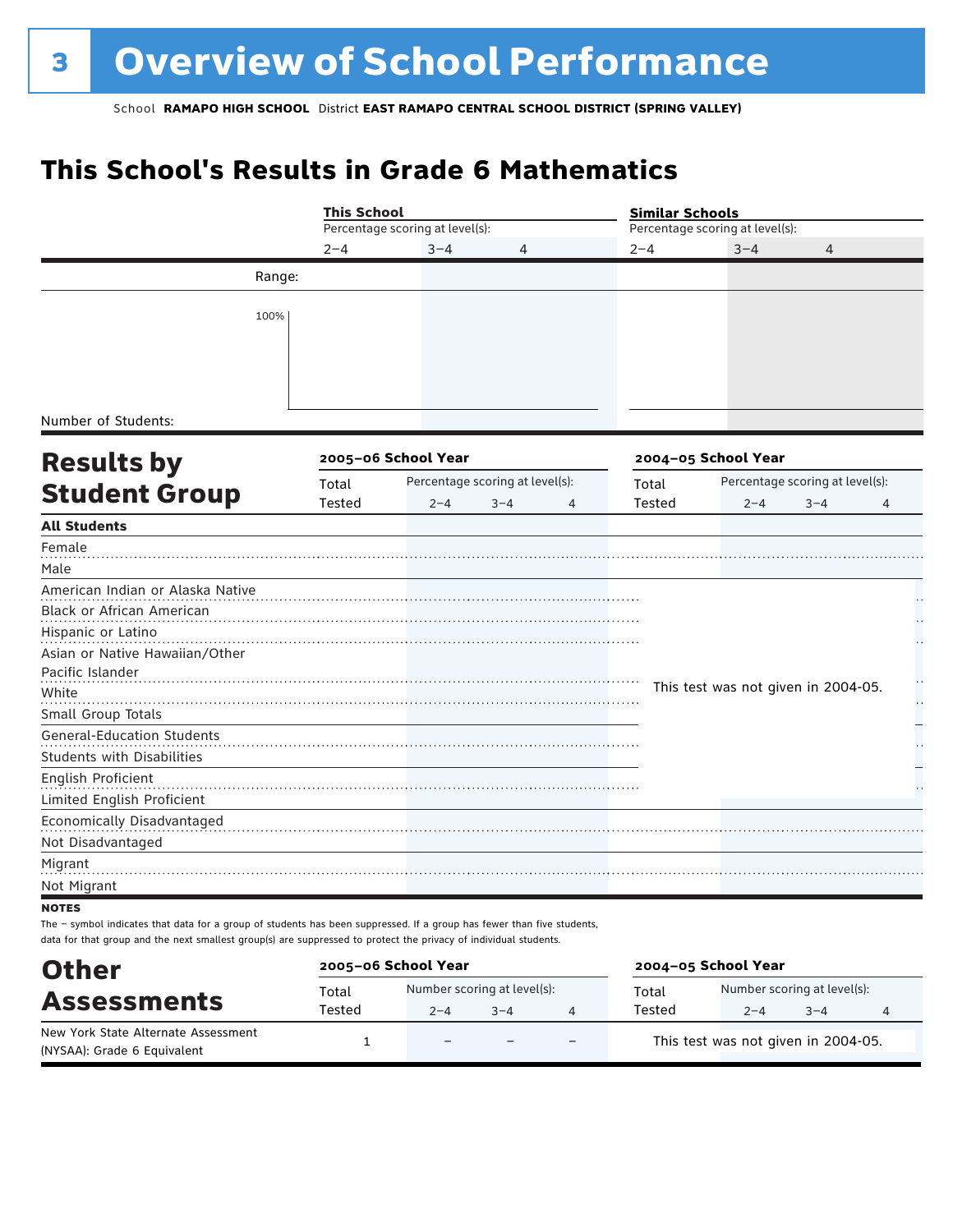# **This School's Results in Grade 7 English Language Arts**

|                                                                                                                                                                                                                                            | <b>This School</b> |                                 |         |                | <b>Similar Schools</b> |                                     |                                 |                |
|--------------------------------------------------------------------------------------------------------------------------------------------------------------------------------------------------------------------------------------------|--------------------|---------------------------------|---------|----------------|------------------------|-------------------------------------|---------------------------------|----------------|
|                                                                                                                                                                                                                                            |                    | Percentage scoring at level(s): |         |                |                        | Percentage scoring at level(s):     |                                 |                |
|                                                                                                                                                                                                                                            | $2 - 4$            | $3 - 4$                         | 4       |                | $2 - 4$                | $3 - 4$                             | 4                               |                |
| Range:                                                                                                                                                                                                                                     |                    |                                 |         |                |                        |                                     |                                 |                |
| 100%                                                                                                                                                                                                                                       |                    |                                 |         |                |                        |                                     |                                 |                |
|                                                                                                                                                                                                                                            |                    |                                 |         |                |                        |                                     |                                 |                |
|                                                                                                                                                                                                                                            |                    |                                 |         |                |                        |                                     |                                 |                |
|                                                                                                                                                                                                                                            |                    |                                 |         |                |                        |                                     |                                 |                |
| Number of Students:                                                                                                                                                                                                                        |                    |                                 |         |                |                        |                                     |                                 |                |
|                                                                                                                                                                                                                                            |                    |                                 |         |                |                        |                                     |                                 |                |
| <b>Results by</b>                                                                                                                                                                                                                          |                    | 2005-06 School Year             |         |                |                        | 2004-05 School Year                 |                                 |                |
| <b>Student Group</b>                                                                                                                                                                                                                       | Total              | Percentage scoring at level(s): |         |                | Total                  |                                     | Percentage scoring at level(s): |                |
| <b>All Students</b>                                                                                                                                                                                                                        | Tested             | $2 - 4$                         | $3 - 4$ | $\overline{4}$ | Tested                 | $2 - 4$                             | $3 - 4$                         | $\overline{4}$ |
| Female                                                                                                                                                                                                                                     |                    |                                 |         |                |                        |                                     |                                 |                |
| Male                                                                                                                                                                                                                                       |                    |                                 |         |                |                        |                                     |                                 |                |
| American Indian or Alaska Native                                                                                                                                                                                                           |                    |                                 |         |                |                        |                                     |                                 |                |
| Black or African American                                                                                                                                                                                                                  |                    |                                 |         |                |                        |                                     |                                 |                |
| Hispanic or Latino                                                                                                                                                                                                                         |                    |                                 |         |                |                        |                                     |                                 |                |
| Asian or Native Hawaiian/Other                                                                                                                                                                                                             |                    |                                 |         |                |                        |                                     |                                 |                |
| Pacific Islander                                                                                                                                                                                                                           |                    |                                 |         |                |                        |                                     |                                 | ۰.,            |
| White                                                                                                                                                                                                                                      |                    |                                 |         |                |                        | This test was not given in 2004-05. |                                 | .,             |
| Small Group Totals                                                                                                                                                                                                                         |                    |                                 |         |                |                        |                                     |                                 |                |
| <b>General-Education Students</b><br><b>Students with Disabilities</b>                                                                                                                                                                     |                    |                                 |         |                |                        |                                     |                                 |                |
| English Proficient                                                                                                                                                                                                                         |                    |                                 |         |                |                        |                                     |                                 |                |
| Limited English Proficient                                                                                                                                                                                                                 |                    |                                 |         |                |                        |                                     |                                 |                |
| Economically Disadvantaged                                                                                                                                                                                                                 |                    |                                 |         |                |                        |                                     |                                 |                |
| Not Disadvantaged                                                                                                                                                                                                                          |                    |                                 |         |                |                        |                                     |                                 |                |
| Migrant                                                                                                                                                                                                                                    |                    |                                 |         |                |                        |                                     |                                 |                |
| Not Migrant                                                                                                                                                                                                                                |                    |                                 |         |                |                        |                                     |                                 |                |
| <b>NOTES</b>                                                                                                                                                                                                                               |                    |                                 |         |                |                        |                                     |                                 |                |
| The - symbol indicates that data for a group of students has been suppressed. If a group has fewer than five students,<br>data for that group and the next smallest group(s) are suppressed to protect the privacy of individual students. |                    |                                 |         |                |                        |                                     |                                 |                |
|                                                                                                                                                                                                                                            |                    | 2005-06 School Year             |         |                |                        | 2004-05 School Year                 |                                 |                |
| <b>Other</b>                                                                                                                                                                                                                               | $T0+2$             | $N$ umber scoring at level(s).  |         |                | $T0+2$                 |                                     | $N$ umber scoring at level(s).  |                |

|                                                                                         | Total  | Number scoring at level(s): |         |  | Total  | Number scoring at level(s):         |         |     |  |
|-----------------------------------------------------------------------------------------|--------|-----------------------------|---------|--|--------|-------------------------------------|---------|-----|--|
| <b>Assessments</b>                                                                      | Tested | $2 - 4$                     | $3 - 4$ |  | Tested | $2 - 4$                             | $3 - 4$ | 4   |  |
| New York State Alternate Assessment<br>(NYSAA): Grade 7 Equivalent                      |        | $\overline{\phantom{m}}$    |         |  |        | This test was not given in 2004-05. |         |     |  |
| New York State English as a Second<br>Language Achievement Test (NYSESLAT)t:<br>Grade 7 |        |                             |         |  | N/A    | N/A                                 | N/A     | N/A |  |

† Results in this report are shown for students who took the NYSESLAT in lieu of the New York State Testing Program assessment for accountability purposes.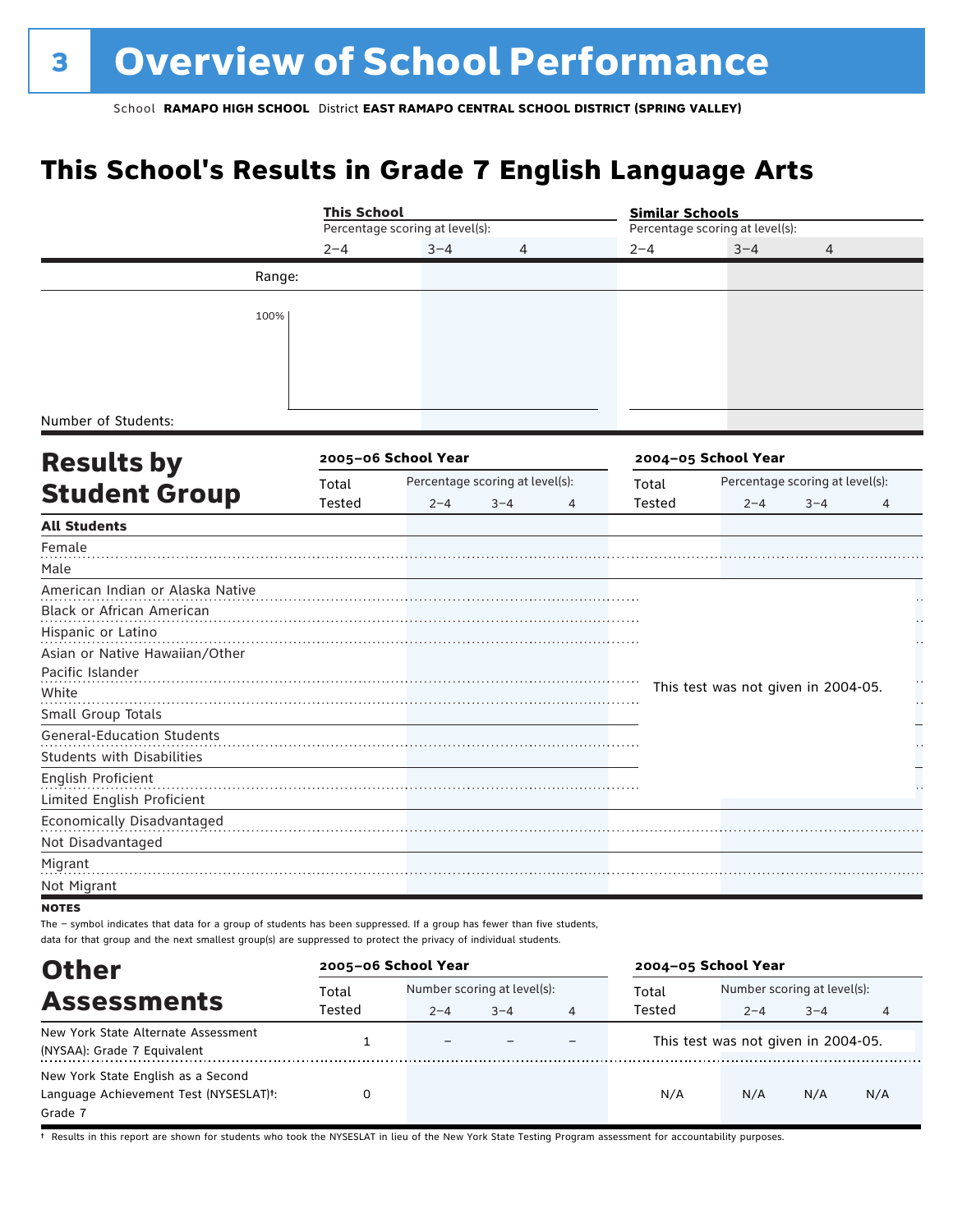# **This School's Results in Grade 7 Mathematics**

|                                                                                                                        | <b>This School</b> |                                 |                                 |         | <b>Similar Schools</b> |                                     |                                 |                      |
|------------------------------------------------------------------------------------------------------------------------|--------------------|---------------------------------|---------------------------------|---------|------------------------|-------------------------------------|---------------------------------|----------------------|
|                                                                                                                        |                    | Percentage scoring at level(s): |                                 |         |                        | Percentage scoring at level(s):     |                                 |                      |
|                                                                                                                        | $2 - 4$            | $3 - 4$                         | 4                               | $2 - 4$ |                        | $3 - 4$                             | $\overline{4}$                  |                      |
|                                                                                                                        | Range:             |                                 |                                 |         |                        |                                     |                                 |                      |
| 100%                                                                                                                   |                    |                                 |                                 |         |                        |                                     |                                 |                      |
|                                                                                                                        |                    |                                 |                                 |         |                        |                                     |                                 |                      |
|                                                                                                                        |                    |                                 |                                 |         |                        |                                     |                                 |                      |
|                                                                                                                        |                    |                                 |                                 |         |                        |                                     |                                 |                      |
|                                                                                                                        |                    |                                 |                                 |         |                        |                                     |                                 |                      |
| Number of Students:                                                                                                    |                    |                                 |                                 |         |                        |                                     |                                 |                      |
|                                                                                                                        |                    | 2005-06 School Year             |                                 |         |                        | 2004-05 School Year                 |                                 |                      |
| <b>Results by</b>                                                                                                      |                    |                                 |                                 |         |                        |                                     |                                 |                      |
| <b>Student Group</b>                                                                                                   | Total              |                                 | Percentage scoring at level(s): | Total   |                        |                                     | Percentage scoring at level(s): |                      |
| <b>All Students</b>                                                                                                    | Tested             | $2 - 4$                         | $3 - 4$<br>4                    |         | Tested                 | $2 - 4$                             | $3 - 4$                         | 4                    |
| Female                                                                                                                 |                    |                                 |                                 |         |                        |                                     |                                 |                      |
| Male                                                                                                                   |                    |                                 |                                 |         |                        |                                     |                                 |                      |
| American Indian or Alaska Native                                                                                       |                    |                                 |                                 |         |                        |                                     |                                 |                      |
| Black or African American                                                                                              |                    |                                 |                                 |         |                        |                                     |                                 |                      |
| Hispanic or Latino                                                                                                     |                    |                                 |                                 |         |                        |                                     |                                 |                      |
| Asian or Native Hawaiian/Other                                                                                         |                    |                                 |                                 |         |                        |                                     |                                 | $\ddot{\phantom{1}}$ |
| Pacific Islander                                                                                                       |                    |                                 |                                 |         |                        |                                     |                                 |                      |
| White                                                                                                                  |                    |                                 |                                 |         |                        | This test was not given in 2004-05. |                                 | $\sim$               |
| Small Group Totals                                                                                                     |                    |                                 |                                 |         |                        |                                     |                                 | L,                   |
| <b>General-Education Students</b>                                                                                      |                    |                                 |                                 |         |                        |                                     |                                 |                      |
| <b>Students with Disabilities</b>                                                                                      |                    |                                 |                                 |         |                        |                                     |                                 |                      |
| English Proficient                                                                                                     |                    |                                 |                                 |         |                        |                                     |                                 |                      |
| Limited English Proficient                                                                                             |                    |                                 |                                 |         |                        |                                     |                                 |                      |
| Economically Disadvantaged                                                                                             |                    |                                 |                                 |         |                        |                                     |                                 |                      |
| Not Disadvantaged                                                                                                      |                    |                                 |                                 |         |                        |                                     |                                 |                      |
| Migrant                                                                                                                |                    |                                 |                                 |         |                        |                                     |                                 |                      |
| Not Migrant                                                                                                            |                    |                                 |                                 |         |                        |                                     |                                 |                      |
| <b>NOTES</b>                                                                                                           |                    |                                 |                                 |         |                        |                                     |                                 |                      |
| The - symbol indicates that data for a group of students has been suppressed. If a group has fewer than five students, |                    |                                 |                                 |         |                        |                                     |                                 |                      |
| data for that group and the next smallest group(s) are suppressed to protect the privacy of individual students.       |                    |                                 |                                 |         |                        |                                     |                                 |                      |

| <b>Other</b>                                                       | 2005-06 School Year |                             |         |                          | 2004-05 School Year |                                     |         |   |
|--------------------------------------------------------------------|---------------------|-----------------------------|---------|--------------------------|---------------------|-------------------------------------|---------|---|
|                                                                    | Total               | Number scoring at level(s): |         |                          | Total               | Number scoring at level(s):         |         |   |
| <b>Assessments</b>                                                 | Tested              | $2 - 4$                     | $3 - 4$ |                          | Tested              | $2 - 4$                             | $3 - 4$ | 4 |
| New York State Alternate Assessment<br>(NYSAA): Grade 7 Equivalent |                     | $\overline{\phantom{0}}$    |         | $\overline{\phantom{0}}$ |                     | This test was not given in 2004-05. |         |   |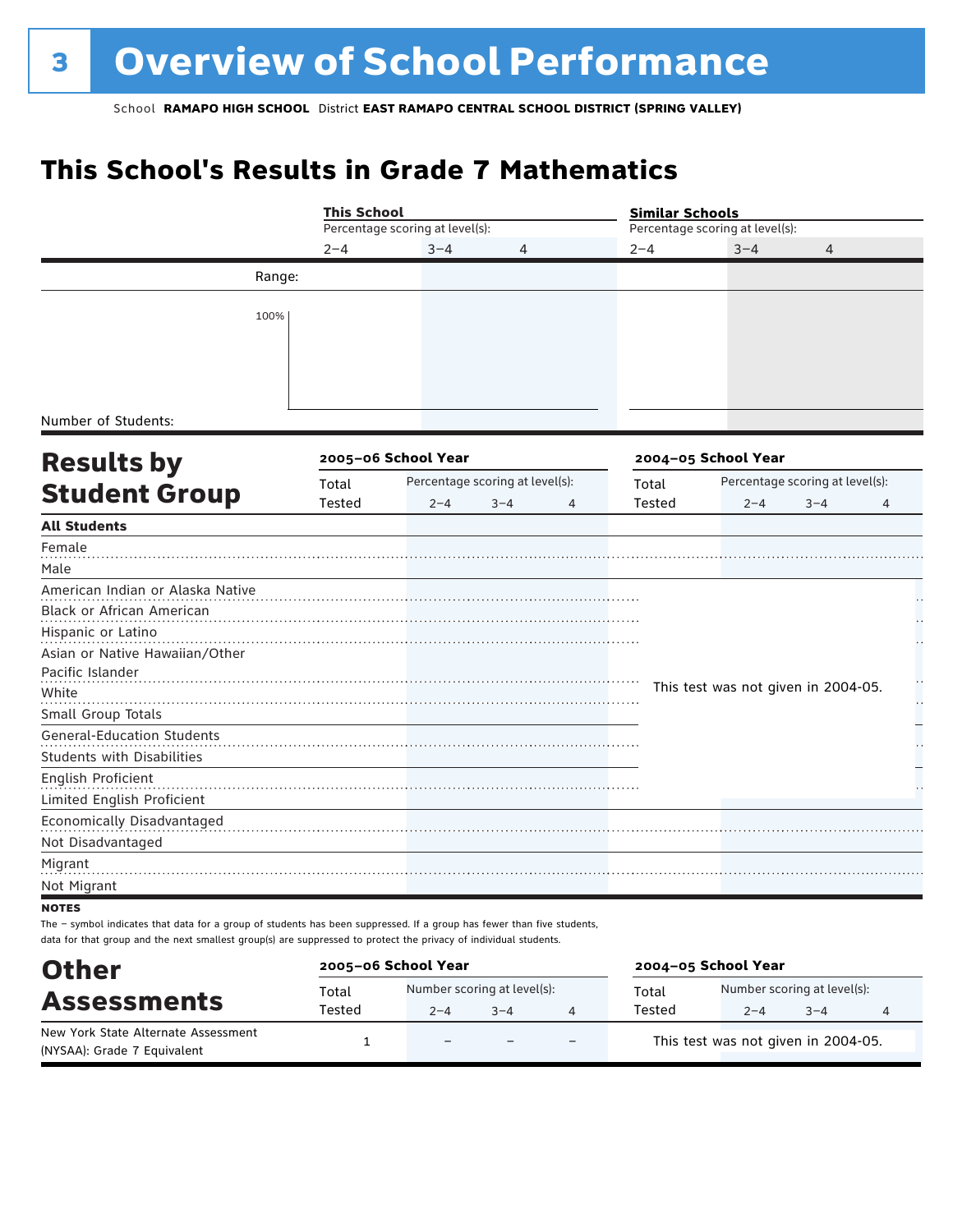# **This School's Results in Grade 8 English Language Arts**

|                                                                                                                                                                                                                                            |                       | <b>This School</b>              |                                 |         | <b>Similar Schools</b>                                           |                                 |   |  |
|--------------------------------------------------------------------------------------------------------------------------------------------------------------------------------------------------------------------------------------------|-----------------------|---------------------------------|---------------------------------|---------|------------------------------------------------------------------|---------------------------------|---|--|
|                                                                                                                                                                                                                                            |                       | Percentage scoring at level(s): |                                 |         | Percentage scoring at level(s):                                  |                                 |   |  |
|                                                                                                                                                                                                                                            | $2 - 4$               | $3 - 4$                         | 4                               | $2 - 4$ | $3 - 4$                                                          | 4                               |   |  |
|                                                                                                                                                                                                                                            | $602 - 790$<br>Range: | 650-790                         | 715-790                         |         |                                                                  |                                 |   |  |
| 100%                                                                                                                                                                                                                                       |                       |                                 |                                 |         |                                                                  |                                 |   |  |
| Number of Students:                                                                                                                                                                                                                        |                       |                                 |                                 |         |                                                                  |                                 |   |  |
| <b>Results by</b>                                                                                                                                                                                                                          |                       | 2005-06 School Year             |                                 |         | 2004-05 School Year                                              |                                 |   |  |
|                                                                                                                                                                                                                                            | Total                 |                                 | Percentage scoring at level(s): | Total   |                                                                  | Percentage scoring at level(s): |   |  |
| <b>Student Group</b>                                                                                                                                                                                                                       | Tested                | $2 - 4$                         | $3 - 4$<br>4                    | Tested  | $2 - 4$                                                          | $3 - 4$                         | 4 |  |
| <b>All Students</b>                                                                                                                                                                                                                        |                       |                                 |                                 |         |                                                                  |                                 |   |  |
| Female                                                                                                                                                                                                                                     |                       |                                 |                                 |         |                                                                  |                                 |   |  |
| Male                                                                                                                                                                                                                                       |                       |                                 |                                 |         |                                                                  |                                 |   |  |
| American Indian or Alaska Native                                                                                                                                                                                                           |                       |                                 |                                 |         |                                                                  |                                 |   |  |
| <b>Black or African American</b>                                                                                                                                                                                                           |                       |                                 |                                 |         |                                                                  |                                 |   |  |
| Hispanic or Latino                                                                                                                                                                                                                         |                       |                                 |                                 |         | New assessments for elementary-                                  |                                 |   |  |
| Asian or Native Hawaiian/Other                                                                                                                                                                                                             |                       |                                 |                                 |         | and middle-level English language                                |                                 |   |  |
| Pacific Islander                                                                                                                                                                                                                           |                       |                                 |                                 |         | arts and mathematics were                                        |                                 |   |  |
| White                                                                                                                                                                                                                                      |                       |                                 |                                 |         | administered in 2006. Results from                               |                                 |   |  |
| Small Group Totals                                                                                                                                                                                                                         |                       |                                 |                                 |         | these assessments cannot be directly                             |                                 |   |  |
| <b>General-Education Students</b><br><b>Students with Disabilities</b>                                                                                                                                                                     |                       |                                 |                                 |         | compared to results from previously<br>administered assessments. |                                 |   |  |
| English Proficient                                                                                                                                                                                                                         |                       |                                 |                                 |         |                                                                  |                                 |   |  |
| Limited English Proficient                                                                                                                                                                                                                 |                       |                                 |                                 |         |                                                                  |                                 |   |  |
| Economically Disadvantaged                                                                                                                                                                                                                 |                       |                                 |                                 |         |                                                                  |                                 |   |  |
| Not Disadvantaged                                                                                                                                                                                                                          |                       |                                 |                                 |         |                                                                  |                                 |   |  |
| Migrant                                                                                                                                                                                                                                    |                       |                                 |                                 |         |                                                                  |                                 |   |  |
| Not Migrant                                                                                                                                                                                                                                |                       |                                 |                                 |         |                                                                  |                                 |   |  |
| <b>NOTES</b>                                                                                                                                                                                                                               |                       |                                 |                                 |         |                                                                  |                                 |   |  |
| The - symbol indicates that data for a group of students has been suppressed. If a group has fewer than five students,<br>data for that group and the next smallest group(s) are suppressed to protect the privacy of individual students. |                       |                                 |                                 |         |                                                                  |                                 |   |  |

| <b>Other</b>                                        |        | 2005-06 School Year         |         |     | 2004-05 School Year |                             |         |   |
|-----------------------------------------------------|--------|-----------------------------|---------|-----|---------------------|-----------------------------|---------|---|
| <b>Assessments</b>                                  | Total  | Number scoring at level(s): |         |     | Total               | Number scoring at level(s): |         |   |
|                                                     | Tested | $2 - 4$                     | $3 - 4$ | 4   | Tested              | $2 - 4$                     | $3 - 4$ | 4 |
| New York State Alternate Assessment                 |        | -                           |         |     |                     |                             |         |   |
| (NYSAA): Grade 8 Equivalent                         |        |                             |         |     |                     |                             |         |   |
| New York State English as a Second                  |        |                             |         |     |                     |                             |         |   |
| Language Achievement Test (NYSESLAT) <sup>+</sup> : | 5      |                             |         | N/A |                     |                             |         |   |
| Grade 8                                             |        |                             |         |     |                     |                             |         |   |

† Results in this report are shown for students who took the NYSESLAT in lieu of the New York State Testing Program assessment for accountability purposes.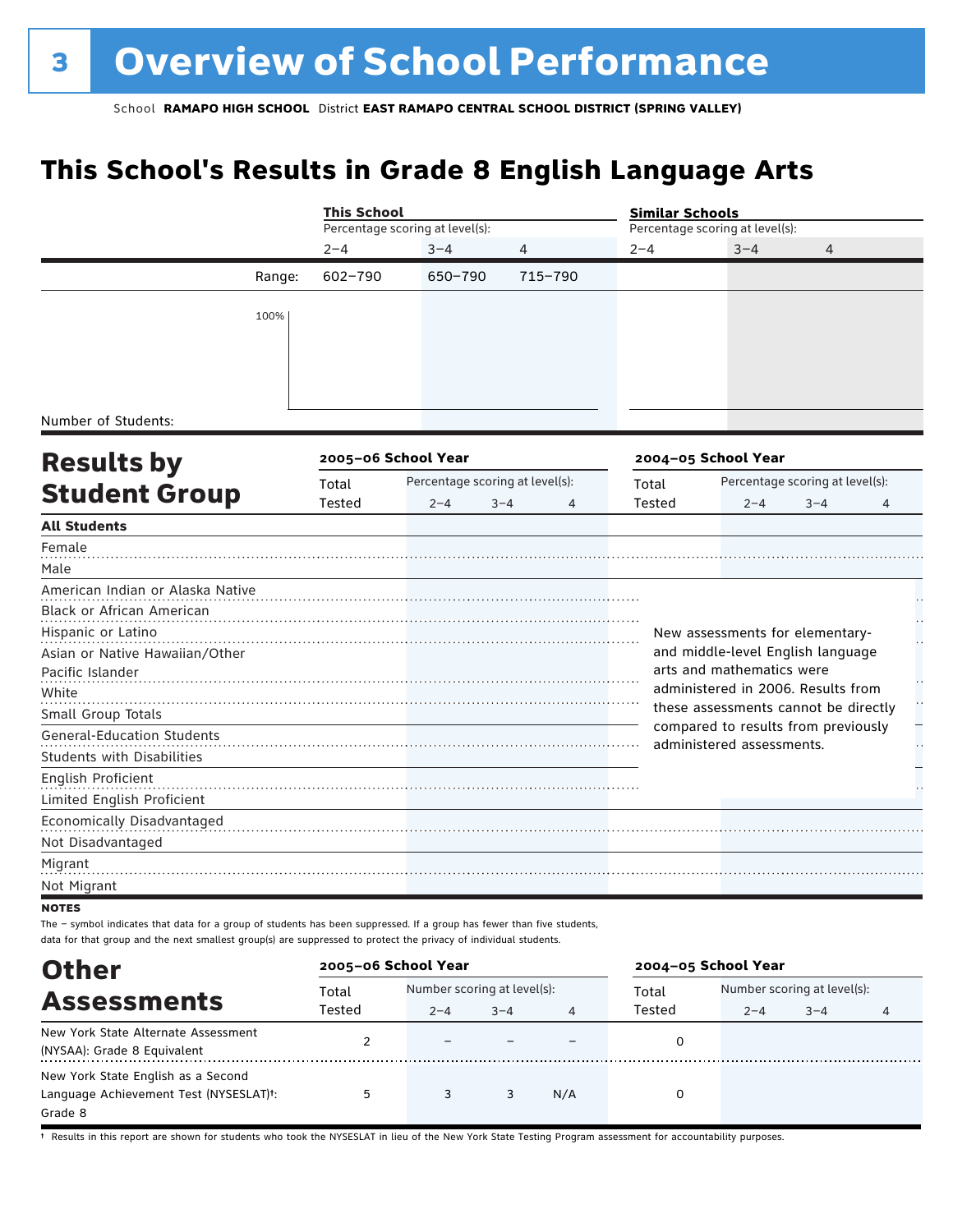# **This School's Results in Grade 8 Mathematics**

|                                   |        | <b>This School</b>  |                                 |          |         |                                 | <b>Similar Schools</b>    |                                      |                |  |
|-----------------------------------|--------|---------------------|---------------------------------|----------|---------|---------------------------------|---------------------------|--------------------------------------|----------------|--|
|                                   |        |                     | Percentage scoring at level(s): |          |         | Percentage scoring at level(s): |                           |                                      |                |  |
|                                   |        | $2 - 4$             | $3 - 4$                         | 4        |         | $2 - 4$                         | $3 - 4$                   | 4                                    |                |  |
| Mean Score: 540                   | Range: | $616 - 775$         | 650-775                         |          | 701-775 |                                 |                           |                                      |                |  |
|                                   | 100%   |                     |                                 |          |         |                                 |                           |                                      |                |  |
|                                   |        |                     |                                 |          |         |                                 |                           |                                      |                |  |
|                                   |        |                     |                                 |          |         |                                 |                           |                                      |                |  |
|                                   |        |                     |                                 |          |         |                                 |                           |                                      |                |  |
|                                   |        | 0%                  | 0%                              | 0%       |         | 0%                              | 0%                        | 0%                                   |                |  |
| Number of Students:               |        | $\Omega$            | $\Omega$                        | $\Omega$ |         |                                 |                           |                                      |                |  |
| <b>Results by</b>                 |        | 2005-06 School Year |                                 |          |         | 2004-05 School Year             |                           |                                      |                |  |
|                                   |        | Total               | Percentage scoring at level(s): |          |         | Total                           |                           | Percentage scoring at level(s):      |                |  |
| <b>Student Group</b>              |        | Tested              | $2 - 4$                         | $3 - 4$  | 4       | Tested                          | $2 - 4$                   | $3 - 4$                              | 4              |  |
| <b>All Students</b>               |        | 6                   | 0%                              | 0%       | 0%      |                                 |                           |                                      |                |  |
| Female                            |        | $\mathbf{1}$        |                                 |          |         |                                 |                           |                                      |                |  |
| Male                              |        | 5                   |                                 |          |         |                                 |                           |                                      |                |  |
| American Indian or Alaska Native  |        |                     |                                 |          |         |                                 |                           |                                      |                |  |
| Black or African American         |        |                     |                                 |          |         |                                 |                           |                                      |                |  |
| Hispanic or Latino                |        | 2                   |                                 |          |         |                                 |                           | New assessments for elementary-      |                |  |
| Asian or Native Hawaiian/Other    |        |                     |                                 |          |         |                                 |                           | and middle-level English language    |                |  |
| Pacific Islander                  |        |                     |                                 |          |         |                                 | arts and mathematics were |                                      |                |  |
| White                             |        |                     |                                 |          |         |                                 |                           | administered in 2006. Results from   | $\ddot{\cdot}$ |  |
| Small Group Totals                |        | 6                   | 0%                              | 0%       | 0%      |                                 |                           | these assessments cannot be directly |                |  |
| <b>General-Education Students</b> |        | 6                   | 0%                              | 0%       | 0%      |                                 | administered assessments. | compared to results from previously  | -<br>.,        |  |
| <b>Students with Disabilities</b> |        |                     |                                 |          |         |                                 |                           |                                      |                |  |
| <b>English Proficient</b>         |        |                     |                                 |          |         |                                 |                           |                                      |                |  |
| Limited English Proficient        |        | 6                   | 0%                              | 0%       | 0%      |                                 |                           |                                      |                |  |
| Economically Disadvantaged        |        | 6                   | 0%                              | 0%       | 0%      |                                 |                           |                                      |                |  |
| Not Disadvantaged                 |        |                     |                                 |          |         |                                 |                           |                                      |                |  |
| Migrant                           |        |                     |                                 |          |         |                                 |                           |                                      |                |  |
| Not Migrant                       |        | 6                   | 0%                              | 0%       | 0%      |                                 |                           |                                      |                |  |
| <b>NOTES</b>                      |        |                     |                                 |          |         |                                 |                           |                                      |                |  |

The – symbol indicates that data for a group of students has been suppressed. If a group has fewer than five students, data for that group and the next smallest group(s) are suppressed to protect the privacy of individual students.

| <b>Other</b><br><b>Assessments</b>                                 | 2005-06 School Year |                                                   |  | 2004-05 School Year |                 |                                        |         |  |
|--------------------------------------------------------------------|---------------------|---------------------------------------------------|--|---------------------|-----------------|----------------------------------------|---------|--|
|                                                                    | Total<br>Tested     | Number scoring at level(s):<br>$3 - 4$<br>$2 - 4$ |  |                     | Total<br>Tested | Number scoring at level(s):<br>$2 - 4$ | $3 - 4$ |  |
| New York State Alternate Assessment<br>(NYSAA): Grade 8 Equivalent |                     | $\overline{\phantom{m}}$                          |  |                     |                 |                                        |         |  |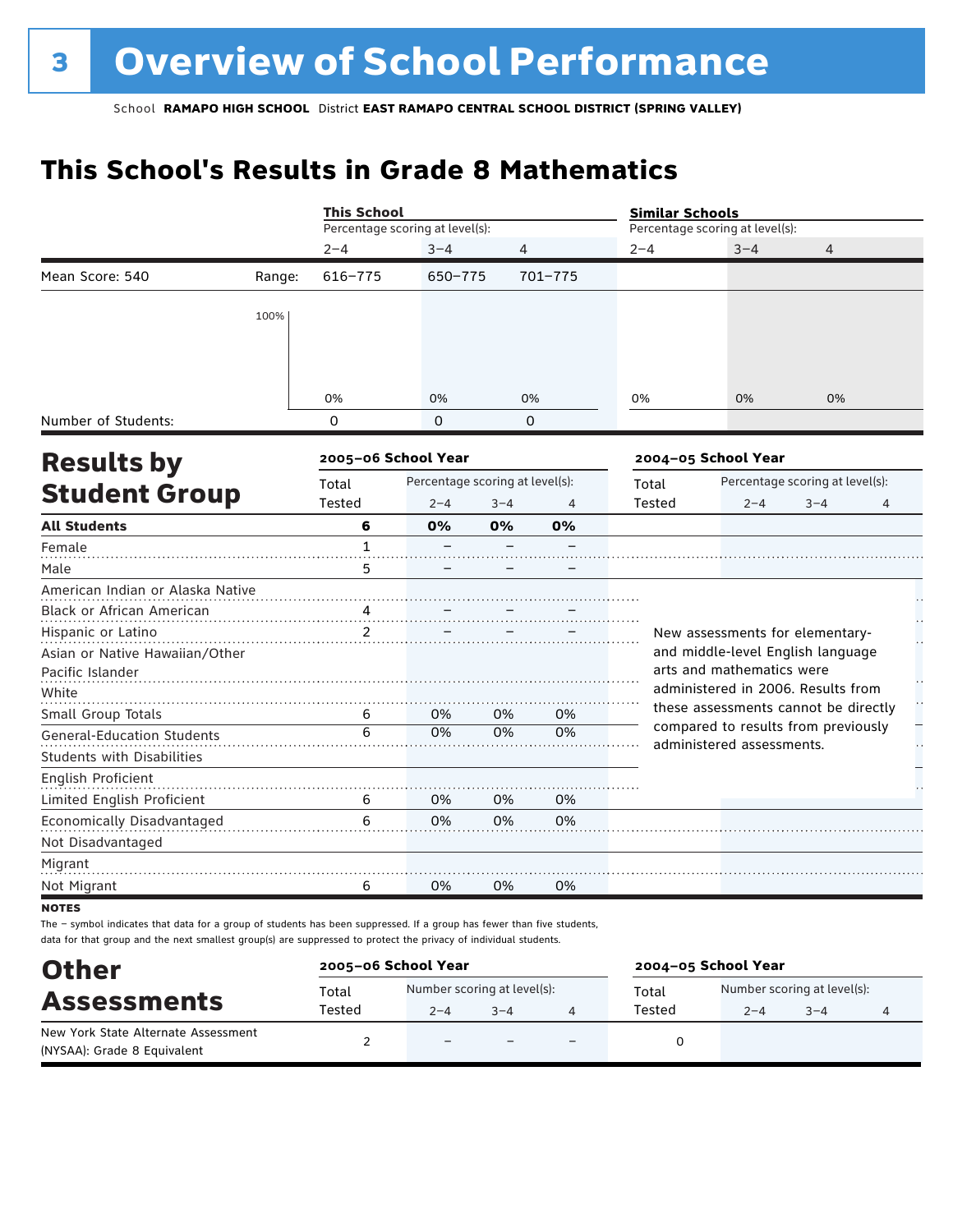# **This School's Results in Grade 8 Science**

|                                   |        | <b>This School</b>  |                                 |             |            |         |                                                                                                                                      | 4<br>0%<br>$2 - 4$<br>$3 - 4$<br>4 |  |
|-----------------------------------|--------|---------------------|---------------------------------|-------------|------------|---------|--------------------------------------------------------------------------------------------------------------------------------------|------------------------------------|--|
|                                   |        |                     | Percentage scoring at level(s): |             |            |         | <b>Similar Schools</b><br>Percentage scoring at level(s):<br>$3 - 4$<br>0%<br>2004-05 School Year<br>Percentage scoring at level(s): |                                    |  |
|                                   |        | $2 - 4$             | $3 - 4$                         | 4           |            | $2 - 4$ |                                                                                                                                      |                                    |  |
| Mean Score: 29                    | Range: | $44 - 100$          | $65 - 100$                      |             | $85 - 100$ |         |                                                                                                                                      |                                    |  |
|                                   | 100%   |                     |                                 |             |            |         |                                                                                                                                      |                                    |  |
| $2005 - 06$                       |        |                     |                                 |             |            |         |                                                                                                                                      |                                    |  |
| $2004 - 05$                       |        | 0%                  | 0%                              | 0%          |            | 0%      |                                                                                                                                      |                                    |  |
| Number of Students:               |        | 0                   | $\mathbf 0$                     | $\mathbf 0$ |            |         |                                                                                                                                      |                                    |  |
| <b>Results by</b>                 |        | 2005-06 School Year |                                 |             |            |         |                                                                                                                                      |                                    |  |
|                                   |        | Total               | Percentage scoring at level(s): |             |            | Total   |                                                                                                                                      |                                    |  |
| <b>Student Group</b>              |        | Tested              | $2 - 4$                         | $3 - 4$     | 4          | Tested  |                                                                                                                                      |                                    |  |
| <b>All Students</b>               |        | 5                   | 0%                              | 0%          | 0%         |         |                                                                                                                                      |                                    |  |
| Female                            |        | 1                   |                                 |             |            |         |                                                                                                                                      |                                    |  |
| Male                              |        | 4                   |                                 |             |            |         |                                                                                                                                      |                                    |  |
| American Indian or Alaska Native  |        |                     |                                 |             |            |         |                                                                                                                                      |                                    |  |
| Black or African American         |        | 3                   |                                 |             |            |         |                                                                                                                                      |                                    |  |
| Hispanic or Latino                |        | 2                   |                                 |             |            |         |                                                                                                                                      |                                    |  |
| Asian or Native Hawaiian/Other    |        |                     |                                 |             |            |         |                                                                                                                                      |                                    |  |
| Pacific Islander                  |        |                     |                                 |             |            |         |                                                                                                                                      |                                    |  |
| White                             |        |                     |                                 |             |            |         |                                                                                                                                      |                                    |  |
| Small Group Totals                |        | 5                   | 0%                              | 0%          | 0%         |         |                                                                                                                                      |                                    |  |
| <b>General-Education Students</b> |        | 5                   | 0%                              | 0%          | 0%         |         |                                                                                                                                      |                                    |  |
| <b>Students with Disabilities</b> |        |                     |                                 |             |            |         |                                                                                                                                      |                                    |  |
| English Proficient                |        |                     |                                 |             |            |         |                                                                                                                                      |                                    |  |
| Limited English Proficient        |        | 5                   | 0%                              | 0%          | 0%         |         |                                                                                                                                      |                                    |  |
| Economically Disadvantaged        |        | 5                   | 0%                              | 0%          | 0%         |         |                                                                                                                                      |                                    |  |
| Not Disadvantaged                 |        |                     |                                 |             |            |         |                                                                                                                                      |                                    |  |
| Migrant                           |        |                     |                                 |             |            |         |                                                                                                                                      |                                    |  |
| Not Migrant                       |        | 5                   | 0%                              | 0%          | 0%         |         |                                                                                                                                      |                                    |  |
| <b>NOTES</b>                      |        |                     |                                 |             |            |         |                                                                                                                                      |                                    |  |

The – symbol indicates that data for a group of students has been suppressed. If a group has fewer than five students, data for that group and the next smallest group(s) are suppressed to protect the privacy of individual students.

| <b>Other</b>                        | 2005-06 School Year |                             |         |  | 2004-05 School Year |                             |         |  |  |
|-------------------------------------|---------------------|-----------------------------|---------|--|---------------------|-----------------------------|---------|--|--|
| <b>Assessments</b>                  | Total               | Number scoring at level(s): |         |  | Total               | Number scoring at level(s): |         |  |  |
|                                     | Tested              | $2 - 4$                     | $3 - 4$ |  | Tested              | $2 - 4$                     | $3 - 4$ |  |  |
| New York State Alternate Assessment |                     | $\equiv$                    |         |  |                     |                             |         |  |  |
| (NYSAA): Grade 8 Equivalent         |                     |                             |         |  |                     |                             |         |  |  |
| <b>Regents Science</b>              |                     |                             |         |  |                     |                             |         |  |  |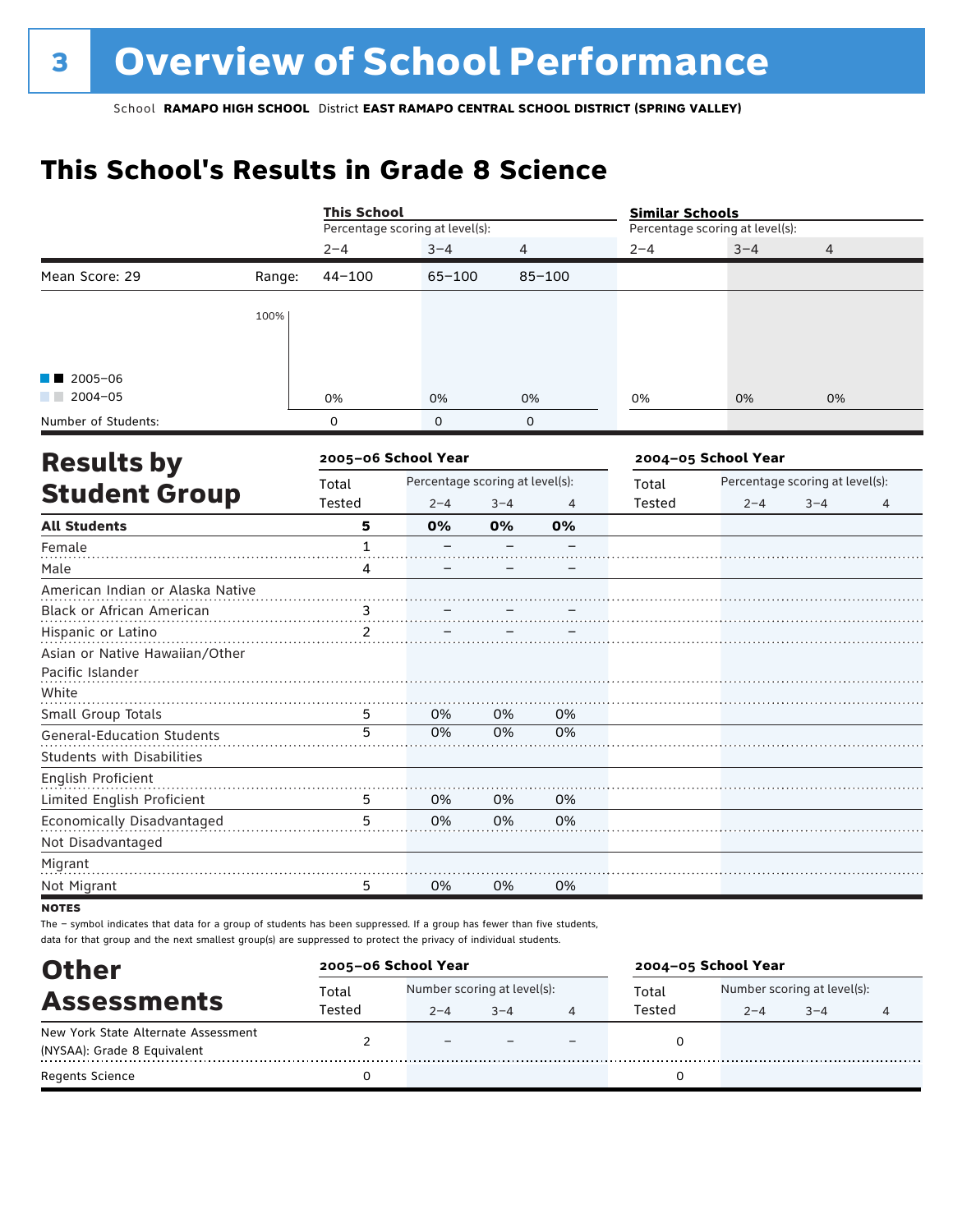## **This School's Total Cohort Results in Secondary-Level English after Four Years of Instruction**

|                                     |      | <b>This School</b><br>Percentage scoring at level(s): |                           |         | <b>Similar Schools</b><br>Percentage scoring at level(s): |         |         |
|-------------------------------------|------|-------------------------------------------------------|---------------------------|---------|-----------------------------------------------------------|---------|---------|
|                                     |      | $2 - 4$                                               | $3 - 4$<br>$\overline{4}$ |         | $2 - 4$                                                   | $3 - 4$ | 4       |
|                                     |      |                                                       |                           |         |                                                           |         |         |
| <b>1</b> 2002 Cohort<br>2001 Cohort | 100% | 75% 78%                                               | 66% 70%                   | 26% 24% | <sup>69%</sup> 64%                                        | 59% 55% | 16% 20% |

| <b>Results by</b>                                  | 2002 Cohort* |         |                                 |     | 2001 Cohort* |         | Percentage scoring at level(s):<br>$3 - 4$<br>4<br>24%<br>70%<br>80%<br>34% |     |  |  |  |  |
|----------------------------------------------------|--------------|---------|---------------------------------|-----|--------------|---------|-----------------------------------------------------------------------------|-----|--|--|--|--|
|                                                    | Number       |         | Percentage scoring at level(s): |     | Number       |         |                                                                             |     |  |  |  |  |
| <b>Student Group</b>                               | of Students  | $2 - 4$ | $3 - 4$                         | 4   | of Students  | $2 - 4$ |                                                                             |     |  |  |  |  |
| <b>All Students</b>                                | 382          | 75%     | 66%                             | 26% | 425          | 78%     |                                                                             |     |  |  |  |  |
| Female                                             | 193          | 77%     | 70%                             | 30% | 189          | 85%     |                                                                             |     |  |  |  |  |
| Male                                               | 189          | 74%     | 62%                             | 23% | 236          | 73%     | 61%                                                                         | 17% |  |  |  |  |
| American Indian or Alaska Native                   |              |         |                                 |     |              |         |                                                                             |     |  |  |  |  |
| Black or African American                          | 236          | 74%     | 62%                             | 20% | 259          | 75%     | 66%                                                                         | 15% |  |  |  |  |
| Hispanic or Latino                                 | 52           | 62%     | 56%                             | 12% | 41           | 73%     | 59%                                                                         | 15% |  |  |  |  |
| Asian or Native Hawaiian/Other<br>Pacific Islander | 52           | 94%     | 87%                             | 54% | 52           | 88%     | 87%                                                                         | 54% |  |  |  |  |
| White                                              | 42           | 79%     | 74%                             | 43% | 73           | 84%     | 79%                                                                         | 40% |  |  |  |  |
| Small Group Totals                                 |              |         |                                 |     |              |         |                                                                             |     |  |  |  |  |
| <b>General-Education Students</b>                  | 347          | 80%     | 71%                             | 29% | 370          | 82%     | 75%                                                                         | 27% |  |  |  |  |
| <b>Students with Disabilities</b>                  | 35           | 31%     | 17%                             | 0%  | 55           | 51%     | 36%                                                                         | 4%  |  |  |  |  |
| English Proficient                                 | 339          | 79%     | 71%                             | 29% | 378          | 81%     | 74%                                                                         | 27% |  |  |  |  |
| Limited English Proficient                         | 43           | 49%     | 28%                             | 2%  | 47           | 53%     | 40%                                                                         | 4%  |  |  |  |  |
| Economically Disadvantaged                         | 153          | 75%     | 63%                             | 15% |              |         |                                                                             |     |  |  |  |  |
| Not Disadvantaged                                  | 229          | 76%     | 68%                             | 34% |              |         |                                                                             |     |  |  |  |  |
| Migrant                                            |              |         |                                 |     |              |         |                                                                             |     |  |  |  |  |
| Not Migrant                                        | 382          | 75%     | 66%                             | 26% |              |         |                                                                             |     |  |  |  |  |

**NOTES** 

The – symbol indicates that data for a group of students has been suppressed. If a group has fewer than five students, data for that group and the next smallest group(s) are suppressed to protect the privacy of individual students.

| <b>Other</b>                        | 2002 Cohort* |                             |                                       | 2001 Cohort* |         |         |   |  |
|-------------------------------------|--------------|-----------------------------|---------------------------------------|--------------|---------|---------|---|--|
| <b>Assessments</b>                  | Number       | Number scoring at level(s): | Number scoring at level(s):<br>Number |              |         |         |   |  |
|                                     | of Students  | $2 - 4$                     | $3 - 4$                               | of Students  | $2 - 4$ | $3 - 4$ | 4 |  |
| New York State Alternate Assessment |              |                             |                                       |              |         |         | 5 |  |
| (NYSAA): High School Equivalent     |              |                             |                                       | 6            |         | b       |   |  |

A total cohort consists of all students who first entered Grade 9 in a particular year, and all ungraded students with disabilities who reached their seventeenth birthday in that year, and were enrolled in the school/district for five months. Students are excluded from the cohort if they transferred to another school district, nonpublic school, or criminal justice facility, or left the U.S. and its territories or died before the report date. Statewide total cohort also includes students who were enrolled for fewer than five months.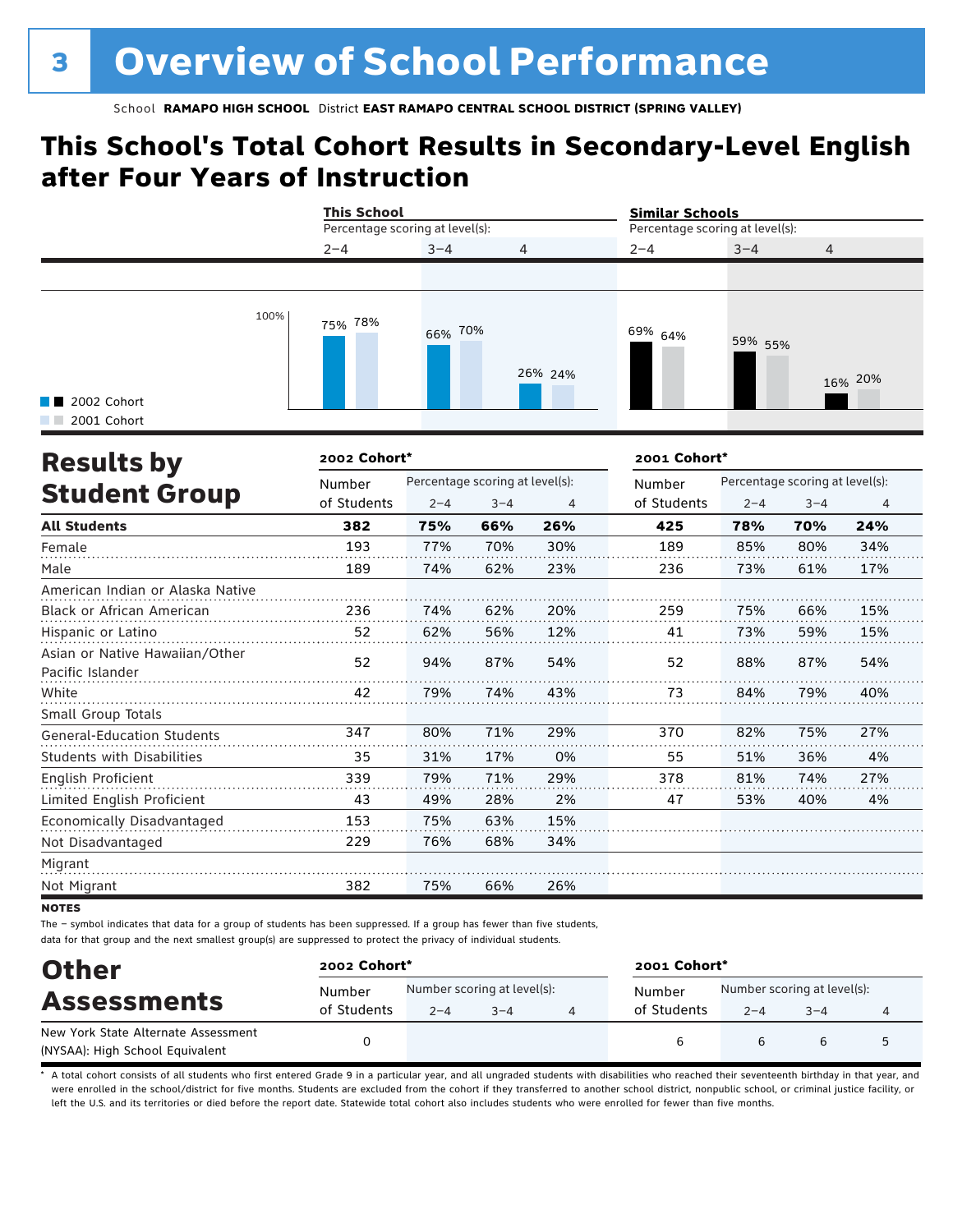## **This School's Total Cohort Results in Secondary-Level Mathematics after Four Years of Instruction**

|                                           |      | <b>This School</b><br>Percentage scoring at level(s): |         |         |            | <b>Similar Schools</b><br>Percentage scoring at level(s): |                |  |  |
|-------------------------------------------|------|-------------------------------------------------------|---------|---------|------------|-----------------------------------------------------------|----------------|--|--|
|                                           |      | $2 - 4$<br>$3 - 4$<br>$\overline{4}$                  |         |         | $2 - 4$    | $3 - 4$                                                   | $\overline{4}$ |  |  |
| $\blacksquare$ 2002 Cohort<br>2001 Cohort | 100% | 80% 77%                                               | 72% 68% | 13% 11% | 73%<br>64% | 64% 56%                                                   | 12% 11%        |  |  |

| <b>Results by</b>                                  | 2002 Cohort* |         |                                 |     | 2001 Cohort* |         |                                 |     |  |  |  |
|----------------------------------------------------|--------------|---------|---------------------------------|-----|--------------|---------|---------------------------------|-----|--|--|--|
|                                                    | Number       |         | Percentage scoring at level(s): |     | Number       |         | Percentage scoring at level(s): |     |  |  |  |
| <b>Student Group</b>                               | of Students  | $2 - 4$ | $3 - 4$                         | 4   | of Students  | $2 - 4$ | $3 - 4$                         | 4   |  |  |  |
| <b>All Students</b>                                | 382          | 80%     | 72%                             | 13% | 425          | 77%     | 68%                             | 11% |  |  |  |
| Female                                             | 193          | 80%     | 73%                             | 15% | 189          | 85%     | 76%                             | 13% |  |  |  |
| Male                                               | 189          | 80%     | 70%                             | 11% | 236          | 70%     | 61%                             | 10% |  |  |  |
| American Indian or Alaska Native                   |              |         |                                 |     |              |         |                                 |     |  |  |  |
| <b>Black or African American</b>                   | 236          | 78%     | 69%                             | 7%  | 259          | 72%     | 61%                             | 5%  |  |  |  |
| Hispanic or Latino                                 | 52           | 69%     | 58%                             | 10% | 41           | 73%     | 61%                             | 0%  |  |  |  |
| Asian or Native Hawaiian/Other<br>Pacific Islander | 52           | 98%     | 88%                             | 42% | 52           | 88%     | 88%                             | 37% |  |  |  |
| White                                              | 42           | 83%     | 81%                             | 17% | 73           | 88%     | 84%                             | 21% |  |  |  |
| Small Group Totals                                 |              |         |                                 |     |              |         |                                 |     |  |  |  |
| <b>General-Education Students</b>                  | 347          | 84%     | 77%                             | 14% | 370          | 83%     | 74%                             | 12% |  |  |  |
| <b>Students with Disabilities</b>                  | 35           | 34%     | 23%                             | 0%  | 55           | 38%     | 29%                             | 4%  |  |  |  |
| <b>English Proficient</b>                          | 339          | 82%     | 74%                             | 14% | 378          | 79%     | 70%                             | 12% |  |  |  |
| Limited English Proficient                         | 43           | 65%     | 53%                             | 7%  | 47           | 62%     | 55%                             | 9%  |  |  |  |
| Economically Disadvantaged                         | 153          | 80%     | 69%                             | 7%  |              |         |                                 |     |  |  |  |
| Not Disadvantaged                                  | 229          | 80%     | 74%                             | 17% |              |         |                                 |     |  |  |  |
| Migrant                                            |              |         |                                 |     |              |         |                                 |     |  |  |  |
| Not Migrant                                        | 382          | 80%     | 72%                             | 13% |              |         |                                 |     |  |  |  |

**NOTES** 

The – symbol indicates that data for a group of students has been suppressed. If a group has fewer than five students, data for that group and the next smallest group(s) are suppressed to protect the privacy of individual students.

| <b>Other</b>                        | 2002 Cohort* |                             |                                       | 2001 Cohort* |         |         |   |  |
|-------------------------------------|--------------|-----------------------------|---------------------------------------|--------------|---------|---------|---|--|
| <b>Assessments</b>                  | Number       | Number scoring at level(s): | Number scoring at level(s):<br>Number |              |         |         |   |  |
|                                     | of Students  | $2 - 4$                     | $3 - 4$                               | of Students  | $2 - 4$ | $3 - 4$ | 4 |  |
| New York State Alternate Assessment |              |                             |                                       |              |         |         | 5 |  |
| (NYSAA): High School Equivalent     |              |                             |                                       | 6            |         | b       |   |  |

A total cohort consists of all students who first entered Grade 9 in a particular year, and all ungraded students with disabilities who reached their seventeenth birthday in that year, and were enrolled in the school/district for five months. Students are excluded from the cohort if they transferred to another school district, nonpublic school, or criminal justice facility, or left the U.S. and its territories or died before the report date. Statewide total cohort also includes students who were enrolled for fewer than five months.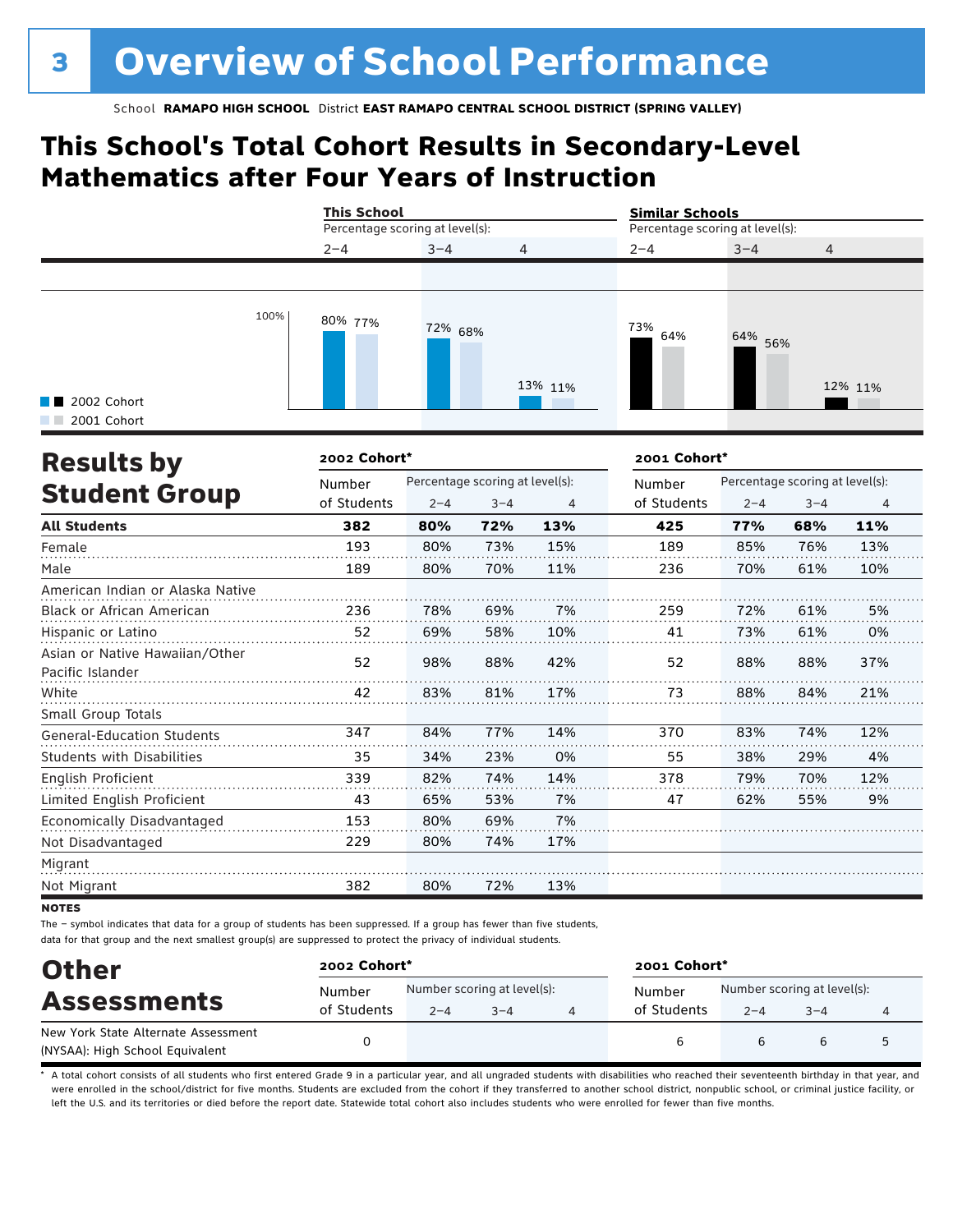## Graduation Rate and Other Outcomes for Total Cohort

Students are included in the State total cohort based on the year they entered Grade 9 or, if ungraded, the school year in which they reached their seventeenth birthday. Students are included in the cohort of the school where they were last enrolled if they were enrolled for a minimum of five months. Students were counted as graduates if they earned a local or a Regents diploma.

## Total Cohort Outcomes after Four Years of School

Percentage of students who:



|                                   | <b>Cohort</b> | <b>Number</b><br>of Students | Graduated | <b>Earned an</b><br><b>IEP Diploma</b> | <b>Transferred</b><br>to GED | <b>Were Still</b><br><b>Enrolled</b> | <b>Dropped</b><br>Out |
|-----------------------------------|---------------|------------------------------|-----------|----------------------------------------|------------------------------|--------------------------------------|-----------------------|
| <b>All Students</b>               | 2002          | 382                          | 66%       | 2%                                     | 7%                           | 15%                                  | 10%                   |
|                                   | 2001          | 425                          | 68%       | 3%                                     | 4%                           | 15%                                  | 10%                   |
| Female                            | 2002          | 193                          | 72%       | 2%                                     | 6%                           | 8%                                   | 12%                   |
|                                   | 2001          | 189                          | 78%       | 3%                                     | 4%                           | 11%                                  | $5%$                  |
| Male                              | 2002          | 189                          | 60%       | 3%                                     | 8%                           | 22%                                  | 7%                    |
|                                   | 2001          | 236                          | 60%       | 3%                                     | 5%                           | 19%                                  | 14%                   |
| American Indian                   | 2002          | $\Omega$                     | N/A       | N/A                                    | N/A                          | N/A                                  | N/A                   |
| or Alaska Native                  |               |                              |           |                                        |                              |                                      |                       |
| Black or                          | 2002          | 236                          | 65%       | 2%                                     | 6%                           | 16%                                  | 11%                   |
| African American                  | 2001          | 259                          | 64%       | 4%                                     | 4%                           | 19%                                  | 9%                    |
| Hispanic or Latino                | 2002          | 52                           | 52%       | 2%                                     | 15%                          | 17%                                  | 13%                   |
|                                   | 2001          | 41                           | 54%       | 0%                                     | 5%                           | 24%                                  | 17%                   |
| Asian or Native                   | 2002          | 52                           | 85%       | 2%                                     | 0%                           | 13%                                  | 0%                    |
| Hawaiian/Other Pacific Islander   | 2001          | 52                           | 87%       | 2%                                     | 2%                           | 2%                                   | 8%                    |
| White                             | 2002          | 42                           | 69%       | 2%                                     | 10%                          | 7%                                   | 12%                   |
|                                   | 2001          | 73                           | 77%       | 0%                                     | 7%                           | 7%                                   | 10%                   |
| Small Group Totals                |               |                              |           |                                        |                              |                                      |                       |
| <b>General-Education Students</b> | 2002          | 347                          | 70%       | 0%                                     | 7%                           | 14%                                  | 8%                    |
|                                   | 2001          | 370                          | 70%       | 0%                                     | 5%                           | 14%                                  | 11%                   |
| <b>Students with Disabilities</b> | 2002          | 35                           | 26%       | 20%                                    | 6%                           | 26%                                  | 23%                   |
|                                   | 2001          | 55                           | 51%       | 20%                                    | 2%                           | 22%                                  | 5%                    |
| English Proficient                | 2002          | 339                          | 69%       | 2%                                     | 5%                           | 14%                                  | 9%                    |
|                                   | 2001          | 378                          | 71%       | 3%                                     | 4%                           | 15%                                  | 8%                    |
| Limited English Proficient        | 2002          | 43                           | 42%       | 2%                                     | 21%                          | 19%                                  | 16%                   |
|                                   | 2001          | 47                           | 40%       | 2%                                     | 11%                          | 19%                                  | 28%                   |
| Economically Disadvantaged        | 2002          | 153                          | 64%       | 3%                                     | 6%                           | 18%                                  | 10%                   |
| Not Disadvantaged                 | 2002          | 229                          | 68%       | 2%                                     | 8%                           | 13%                                  | 10%                   |
| Migrant                           | 2002          | $\mathbf{0}$                 | N/A       | N/A                                    | N/A                          | N/A                                  | N/A                   |
| Not Migrant                       | 2002          | 382                          | 66%       | 2%                                     | 7%                           | 15%                                  | 10%                   |

#### **NOTES**

2002 Cohort 2001 Cohort

The – symbol indicates that data for a group of students has been suppressed. If a group has fewer than five students,

data for that group and the next smallest group(s) are suppressed to protect the privacy of individual students.